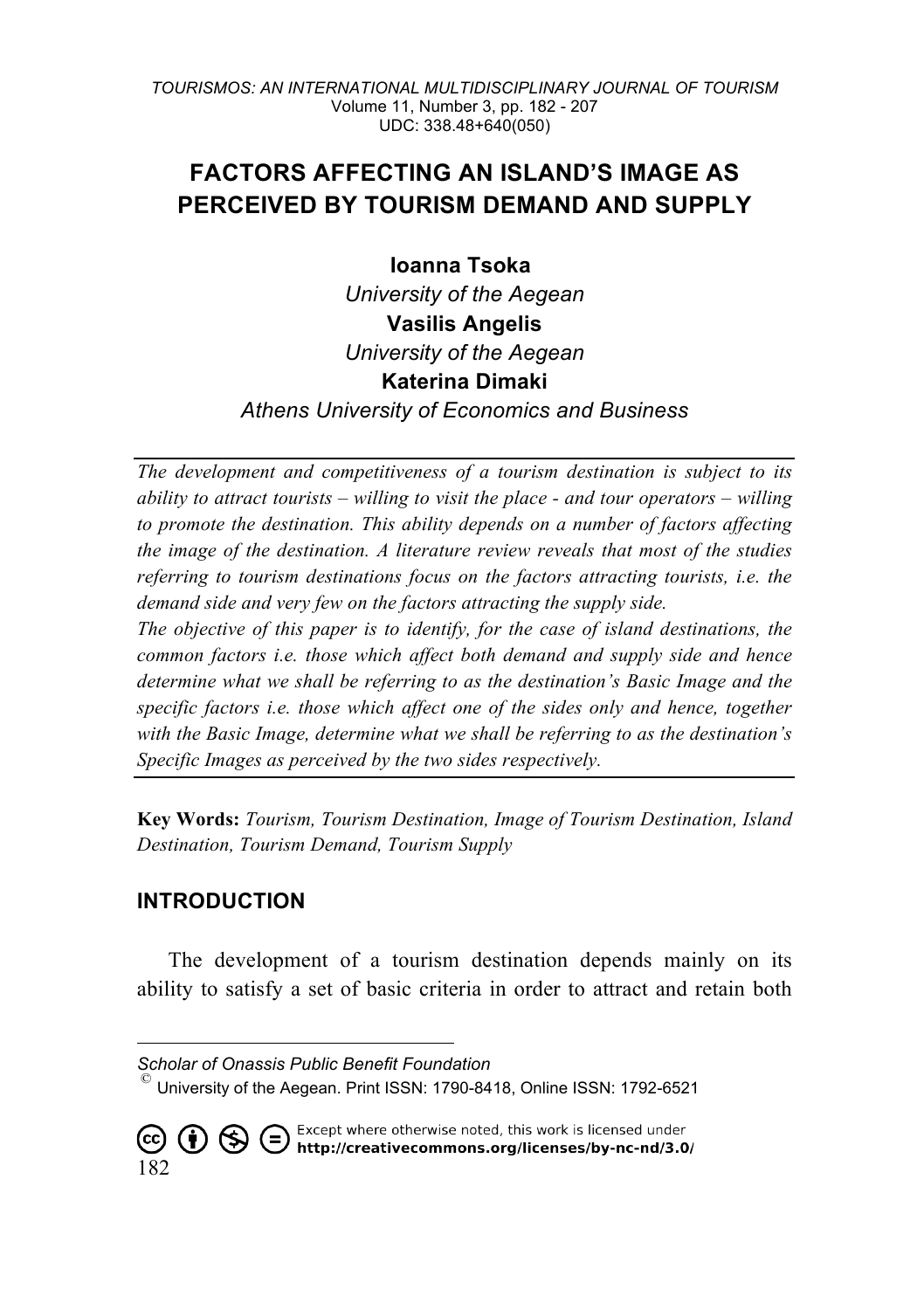tourists willing to visit the destination and tour operators willing to promote it (Tsoka, Angelis and Dimaki, 2011). Obviously, no uniform standards exist. Hence, every destination, in order to remain attractive should find out the standards prevailing each time and try to meet them (Kotler et al., 1999).

A literature review reveals that very few studies onthe factorsaffecting the image of a tourism destination attempt to compare the perceptions of both tourists and tour operators, in order to find out the common factors which are crucial for the success and sustainability of a tourism destination. More precisely, only 3 out of 142 such studies,conducted from 1973 to 2000, take into account both the demand and the supply side (Pike, 2002).

Our objective in this paper is to explore the factors affecting the image of a tourism destination for both tourists and tour operators, compare them and identify the common factors i.e. those considered important by both groups as well as the specific factors i.e. those considered important by one group only.The common factors will determine what we shall be referring to as the Basic Image of a tourism destination. This Basic Image together with the factors affecting each of the two groups only will determine what we shall be referring to as the Specific Images of the destination as perceived by the demand and the supply side respectively.

The paper consists of four sections. After this brief introduction the second section introduces the concept of a tourism destination's image and distinguishes between Basic Image and Specific Images. The third section presents the methodology used to identify the factors affecting both the Basic and Specific images of an island destination. Finally, the fourth section summarizes the conclusions and makes suggestions for further research.

### **THE CONCEPT OF A TOURISM DESTINATION'S IMAGE**

### **Defining the Term Image**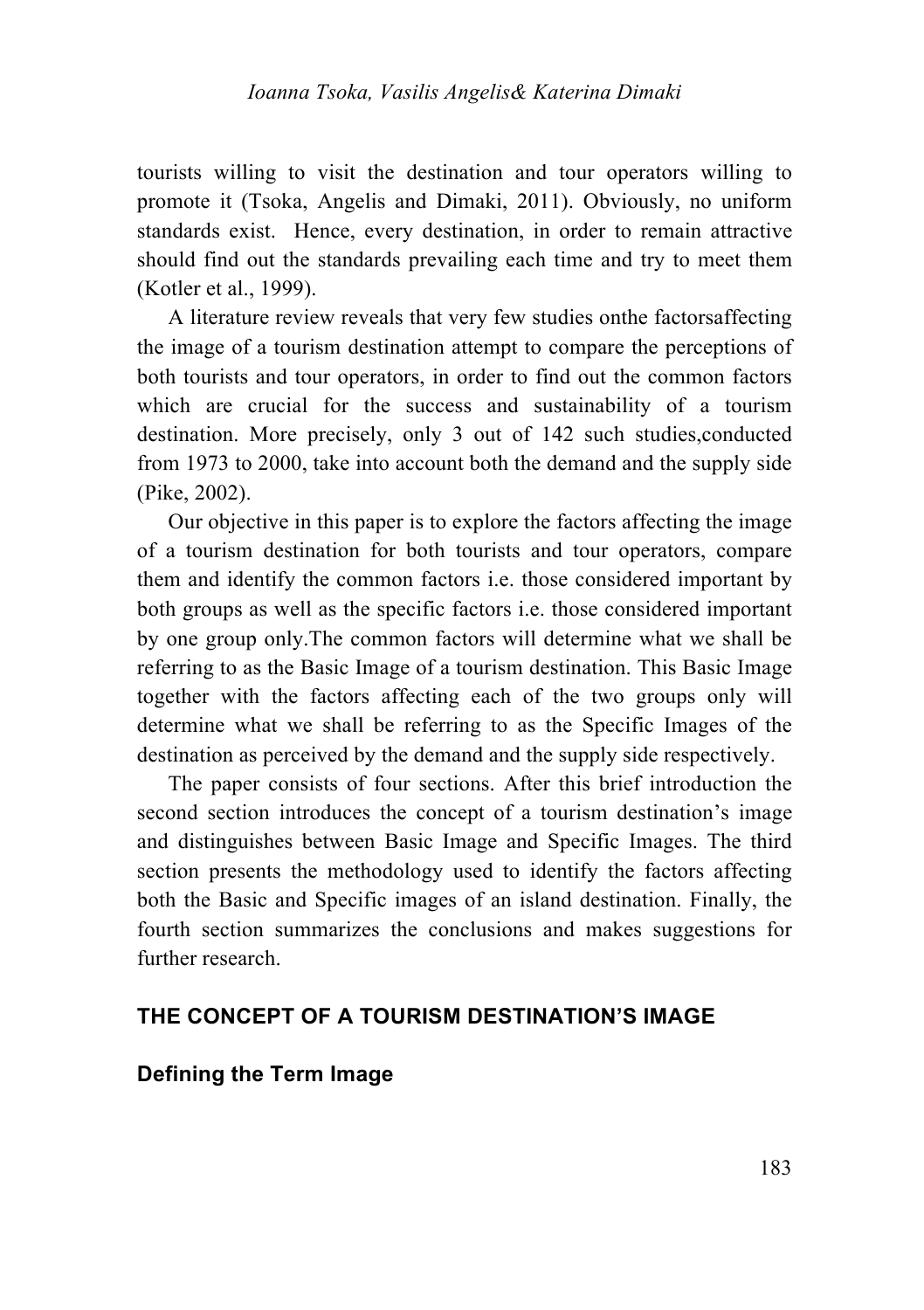The term image has been used in a variety of meanings. Image is the sum of beliefs, ideas and impressions. It is the total impression an entity makes on the minds of people and has great influence on the way people perceive things and react to them (Dowling, 1998; Dichter, 1985).

Marketing literature agrees that Image is important in this process and identifies different types of images, including projected and received place images (Kotler et al.,1993). Projected place images are defined as the sum of ideas and impressions of a place that is available for people's consideration. Those impressions are received by individuals and influence them during the process of creating their own personal image of a region, according their own needs, motivations, previous experience, preferences and other personal characteristics (Ashworth and Voogd, 1990; Gartner, 1993; Bramwell and Rawding, 1996).

### **Defining a Tourism Destination and its Image**

Tourism destinations have been defined in different ways. Some of the most widely accepted studies define a tourism destination "as a package of tourism facilities and services, which like any other consumer product, is composed of a number of multi-dimensional attributes" (Ritchie, 1993) or "as an amalgam of products and services available in one location that can draw visitors from beyond its spatial confines" (Murphy, Pritchard and Smith, 2000).

The definitions of the image of a tourism destination seem to follow a similar pattern, as far as variety is concerned. In an early attempt image is defined as "an attitudinal concept consisting of the sum of beliefs, ideas and impressions that a tourist holds of a destination" (Crompton, 1979). Later studies have shown that tourists' evaluation of a tourism destination image "comprised cognitive, affective and personality dimensions" (Hosany et al., 2006). Especially in the case of islands "improved modern transportation, in particular air transport, is crucial for the determination of the image tourists hold for the destination, as they are only accessible by air and sea" (Bardolet and Sheldon, 2008).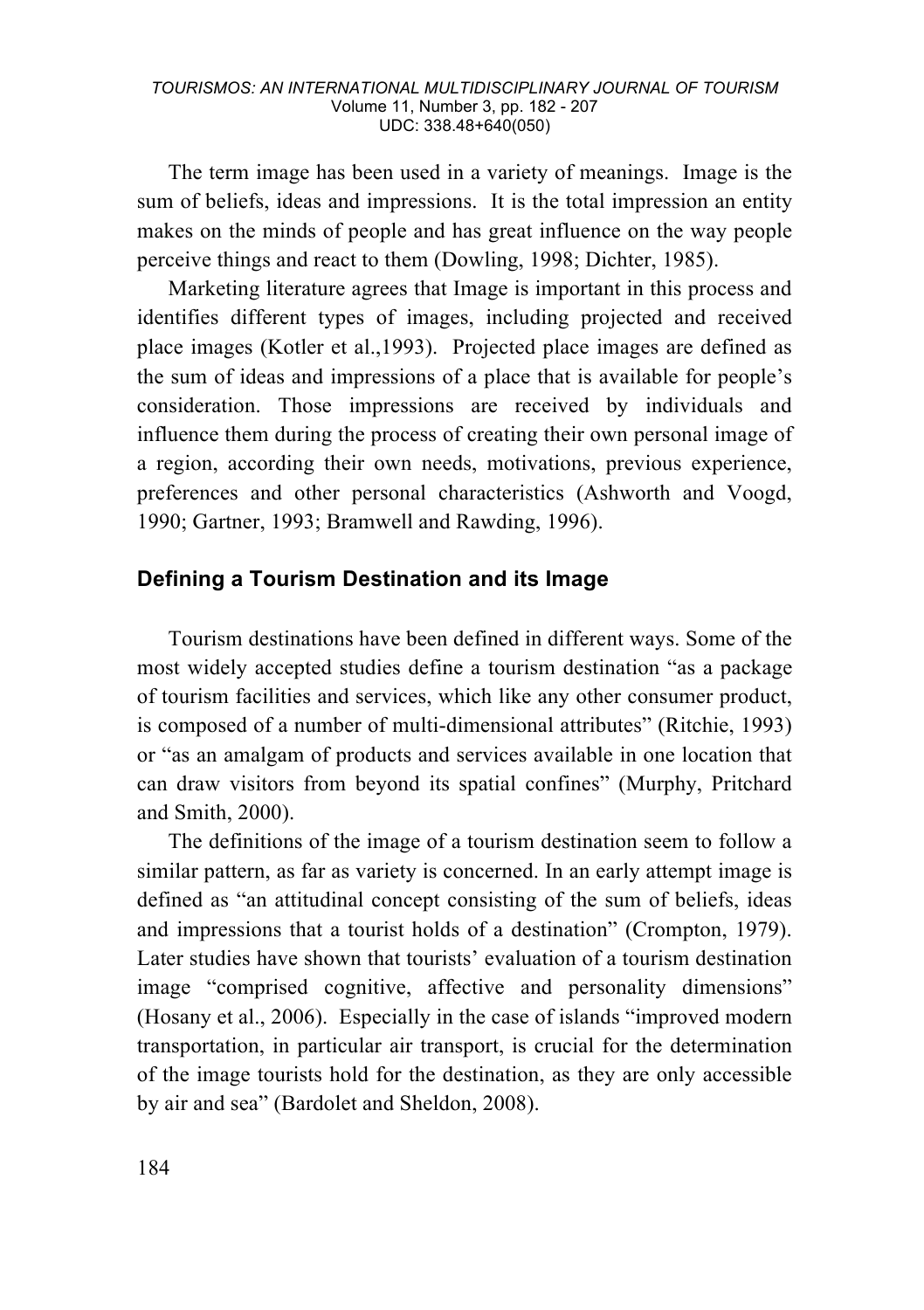Recently, the awareness of current and potential conflicts between economic growth, social progress and preservation of the environment has led to the concept of sustainability. Sustainable tourism destination "is a complex term that has emerged from the need to develop tourism destinations in a sustainable manner, and therefore the need to recognize the efforts to develop destinations accordingly (Foh Lee, 2001). In general "the end result of the adoption of sustainability strategies must include measures for the conservation and protection of environment, as well as land use planning in general. If these strategies are to have a positive impact on the environment, they must incorporate a regulatory framework in relation to the environment" (Rodriguez et al, 2008). Factors related to sustainability seem to play a crucial role in the determination of the Image of a tourism destination, especially in the case of islands (Santana-Jimenez & Hernandez, 2011), and should be taken into consideration in any relevant research.

Moreover, many studies have indicated the great importance of measuring the Image of a tourism destination in order to develop tourism. According to Selby and Morgan (1996) "the conceptualization and measurement of place image can create new opportunities for destinations seeking to develop tourism. Place image techniques can be used as a policy analysis tool, enabling strengths and weaknesses of the product and its naïve images to be assessed". Along the same lines, Bigné et al. (2001) stated that "image is a key factor in the hands of destination managers. It is a direct antecedent of perceived quality and satisfaction and of the intention to return and to recommend the destination. It is also a key factor in influencing the choice of holiday destination. Destination managers should therefore not delay in taking a serious approach to their image".

# **Introducing the Concepts of a Tourism Destination's Basic and Specific Image**

The growth or decline of a tourism destination depends on its power to «pull» both tourists willing to visit it and tour operators/travel agents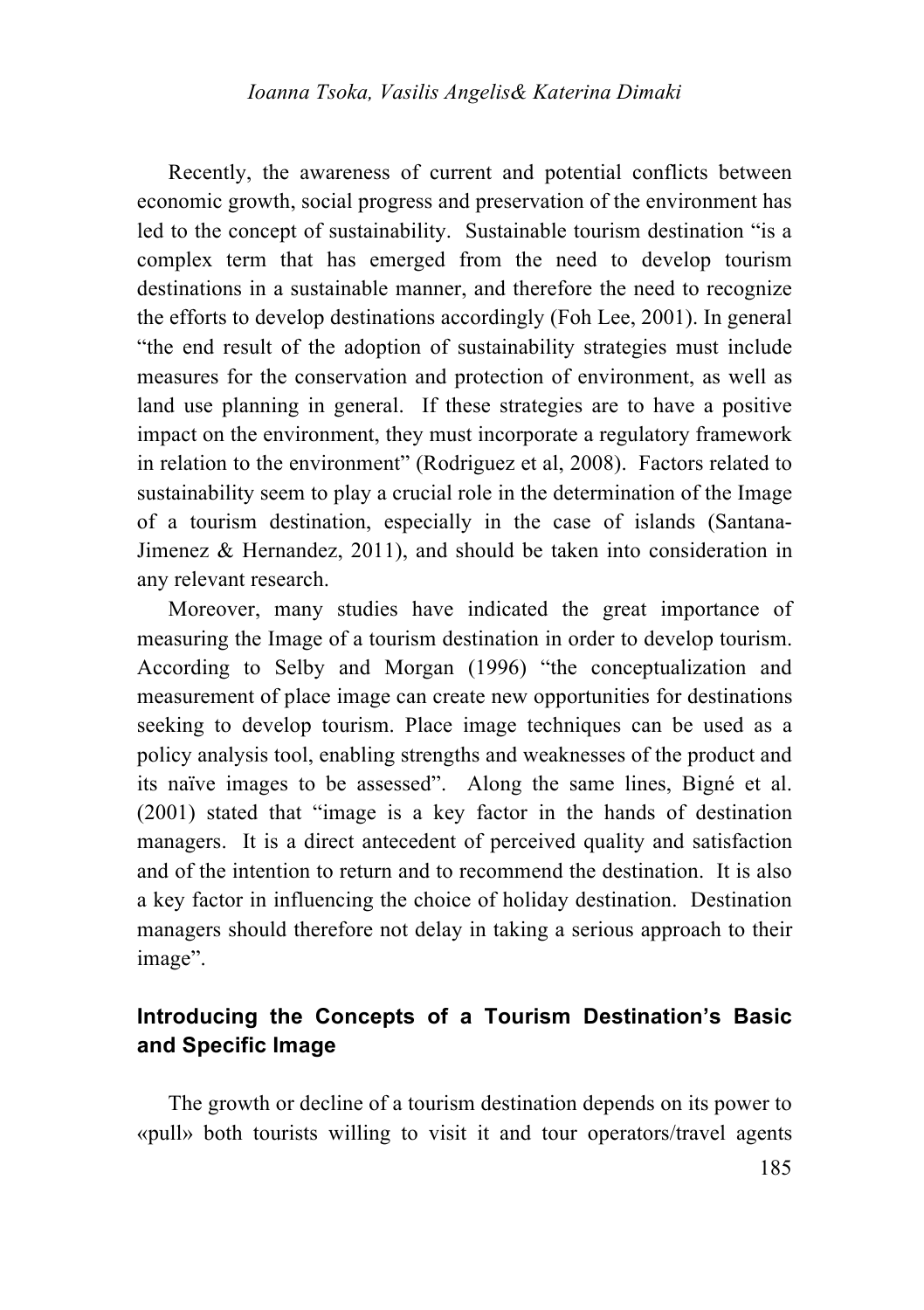willing to promote it; this pulling power depends on what we call the Image of a tourism destination. Tourists and tour operators/travel agents choose a given destination on the basis of their perception of the destination's relative attractiveness (i.e. of its relative advantages or disadvantages). Their choice is therefore a function of a multitude of factors economic, social and environmental. At each time instant the destination "sends out" its image and depending on its impact on the people (both tourists and tour operators/travel agents) the destination may be considered attractive or non attractive.

One may argue that since people "receiving" the image of the destination belong to various distinct groups (i.e. tourist and tourism professionals) and are sensitive to different factors; the impact of the destination's Image on the members of each particular group will be different (Kotler et al., 1999). Whilst this argument is plausible literature and evidence suggest that all groups react similarly to a basic set of factors; more precisely, a set of minimum standards, largely common to both groups, must be satisfied if the destination is to be considered as a potential choice by any of them. Admittedly, no uniform standards exist. Hence, every destination, in order to be/remain attractive, should determine the standards pertaining each time and try to meet them (Kotler et al., 1999).

To reconcile these two views we refine the concept of a destination's Image by introducing the following two concepts: Basic Image and Specific Image.The Basic Image of a given destination measures the degree to which the destination satisfies a set of basic criteria, common for both tourists and tourism professionals. A destination satisfying those criteria is considered by both groups as worth a closer examination and as a potential final choice.

The Specific Image of a given destination, as perceived by a particular group of people, measures the degree to which the membersof that particular group consider the destination as their best final choice. This Specific Image, however, although a function of specific factors appealing mainly to members of that group, is primarily a function of the Basic Image.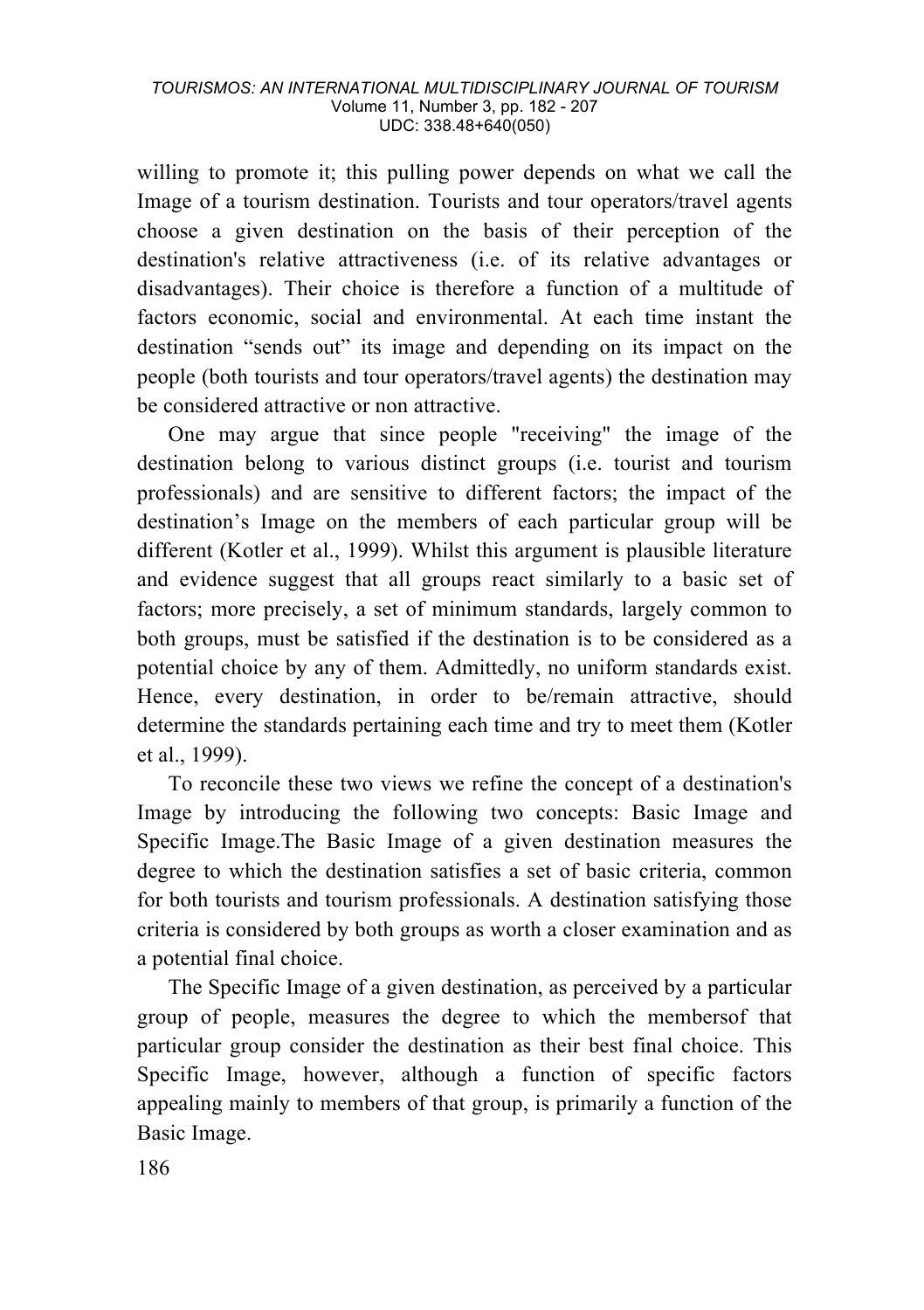### **FACTORS AFFECTING AN ISLAND DESTINATION'S IMAGE**

The main objective of this paper is to identify the common factors i.e. those which affect both the demand and the supply side and hence determine what we shall be referring to as the destination's Basic Image and the Specific factors i.e. those which affect one of the sides only and hence together with the Basic Image determine what we shall be referring to as the destination's Specific Images as perceived by the two sides respectively.

Towards this end the following three steps are followed

In the first step, we undertake a literature review and set up an extensive list of factors, affecting a tourism destination's image.

In the second step, a field research study is carried out to test the significance of all variables, included in the extensive list, in defining the tourism destination'simage inthe case of an island, as perceived by European tourists and tour operators. This leads to a reduced list of factors.

Finally, in the third step Principal Component Analysis is applied on the factors of the reduced list in order to:

o Group them into components.

o Identify the components which are common for both tourists and tour operators.

o Identify the components affecting one group only.

Those three steps are presented in detail below.

### **Literature Review**

Many researchers (Beerli and Martin, 2004; Baloglu and Brinberg, 1997; Baloglou and McCleary, 1999; Baloglu and Mangaloglu, 2001; Chon, 1991; Echtner and Ritchie, 1993; Chi and Qu, 2008; Murphy et. Al., 2000; Lin and Huang, 2009; Crompton, 1979; World Tourism Organization, 1985; Fodness, 1994; Bansal and Eiselt, 2004) have tried to define the most important factors that turn a region into an attractive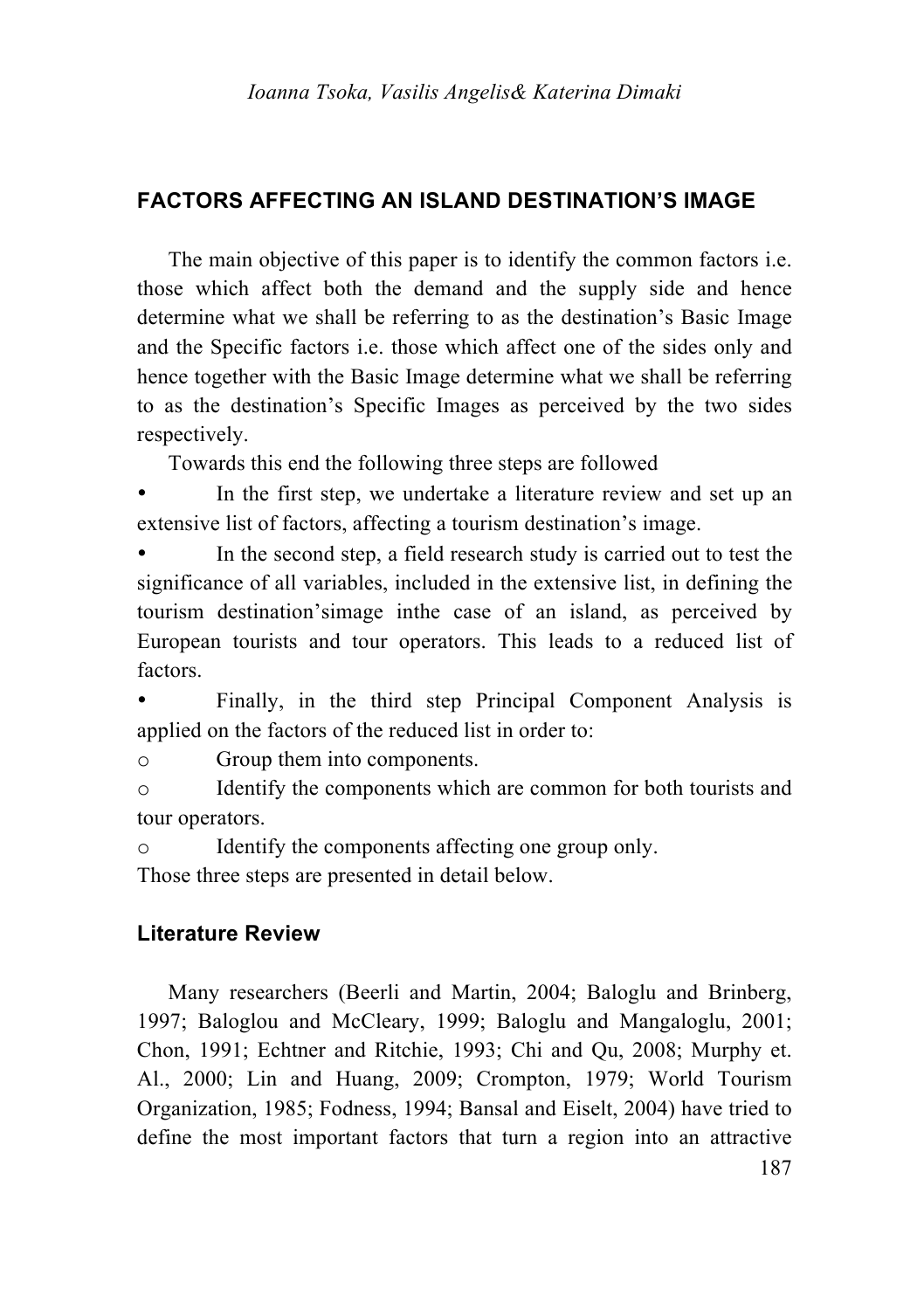tourism destination. An extensive literature review has revealed a great variety of factors affecting the image of a tourism destination.

Our first step in this study is to set up a list of the most commonly used of those factors and classify them into three groups: economic, social and environmental factors as shown in Table 1. Each of the forty seven factors included in this Table will be a respective variable in the quantitative analysis that we follow and its significance in affecting both the demand and the supply side, or only one of them or none of them will be tested.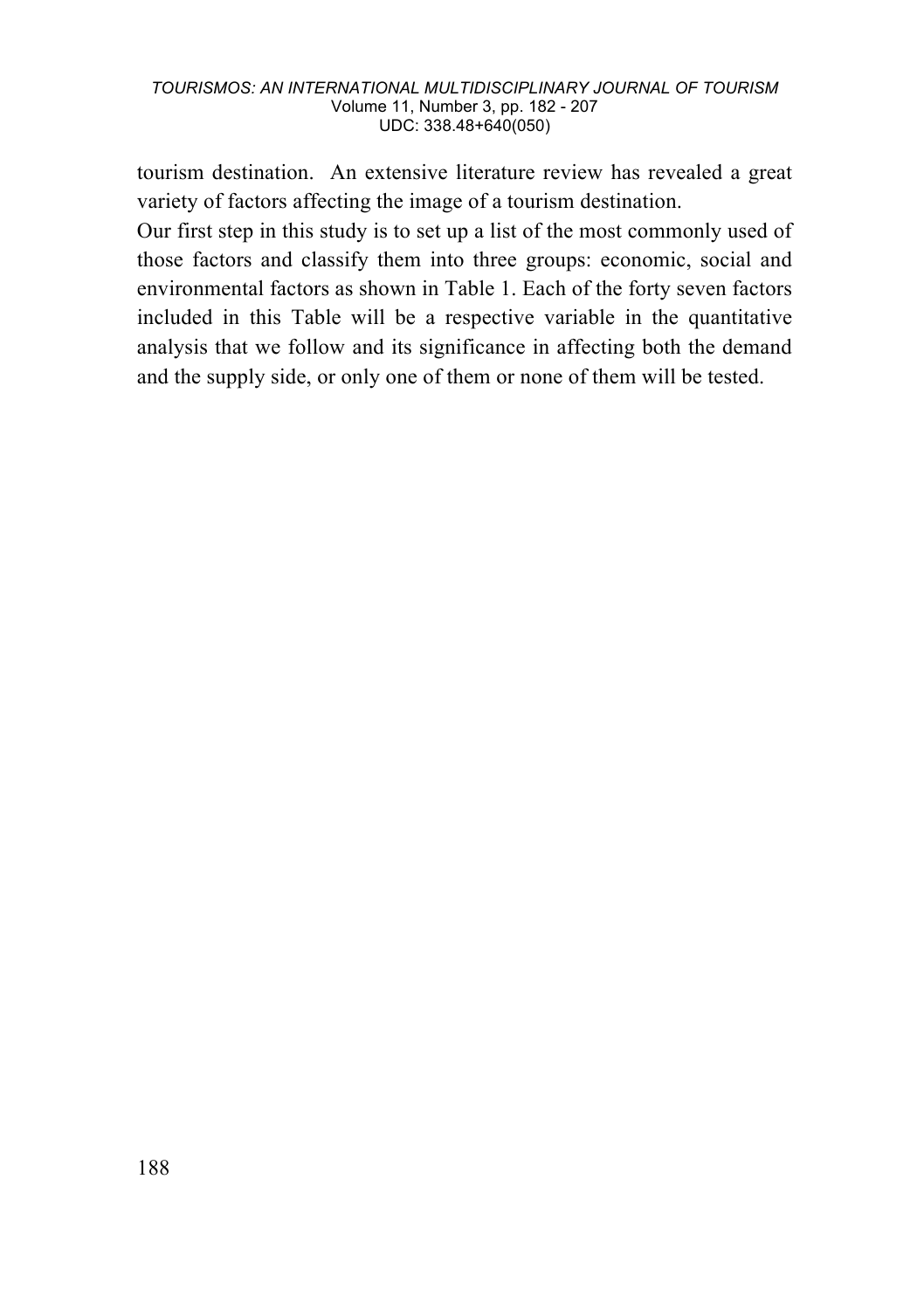|                                                                                 | <b>Economic factors</b>                  | <b>Social factors</b>                                                                          | <b>Environmental factors</b>                       |  |  |
|---------------------------------------------------------------------------------|------------------------------------------|------------------------------------------------------------------------------------------------|----------------------------------------------------|--|--|
|                                                                                 | Economic development                     | Quality of life                                                                                | Beauty of the scenery<br>and landscape             |  |  |
| Cost / Prices                                                                   |                                          | Gastronomy                                                                                     | Feeling<br>close<br>the<br>to<br>nature            |  |  |
| Value for money                                                                 |                                          | Social interaction<br>(language)<br>barriers)                                                  | Unpolluted<br>and<br>unspoiled environment         |  |  |
|                                                                                 | Quality of services                      | Hospitality<br>of<br>local residents                                                           | Hygiene and cleanliness                            |  |  |
| Tax regime                                                                      |                                          | Customs / Local<br>way of life                                                                 | Atmosphere                                         |  |  |
|                                                                                 | Regulatory framework                     | Political Stability                                                                            | Traffic                                            |  |  |
|                                                                                 | Technological Level                      | Safety                                                                                         | Climate                                            |  |  |
| Currency                                                                        |                                          | Religion                                                                                       | Overcrowding                                       |  |  |
| Promotion                                                                       |                                          | Cultural<br>attractions<br>(i.e.<br>concerts,<br>theaters, festivals<br>e.tc.                  | <b>Beaches</b>                                     |  |  |
| Accessibility (i.e. availability of flights,<br>ferries etc to the destination) |                                          | Historical<br>attractions<br>(i.e.<br>museums,<br>historical<br>buildings,<br>monuments e.tc.) | Sense of isolation                                 |  |  |
|                                                                                 | Geographical Location                    |                                                                                                | Sense of escaping from<br>the ordinary environment |  |  |
|                                                                                 | Information availability                 |                                                                                                |                                                    |  |  |
|                                                                                 | Tourist Infrastructure:                  |                                                                                                |                                                    |  |  |
|                                                                                 | Accommodation infrastructure             |                                                                                                |                                                    |  |  |
|                                                                                 | Food and beverage services               |                                                                                                |                                                    |  |  |
| Sports facilities                                                               |                                          |                                                                                                |                                                    |  |  |
|                                                                                 | Other outdoor activities                 |                                                                                                |                                                    |  |  |
|                                                                                 | Shopping facilities                      |                                                                                                |                                                    |  |  |
|                                                                                 | Nightlife<br>Entertainment<br>$\sqrt{2}$ |                                                                                                |                                                    |  |  |
|                                                                                 | (Recreational Activities)                |                                                                                                |                                                    |  |  |
|                                                                                 | Theme parks                              |                                                                                                |                                                    |  |  |

# **Table 1**Variables affecting the Image of a Tourism Destination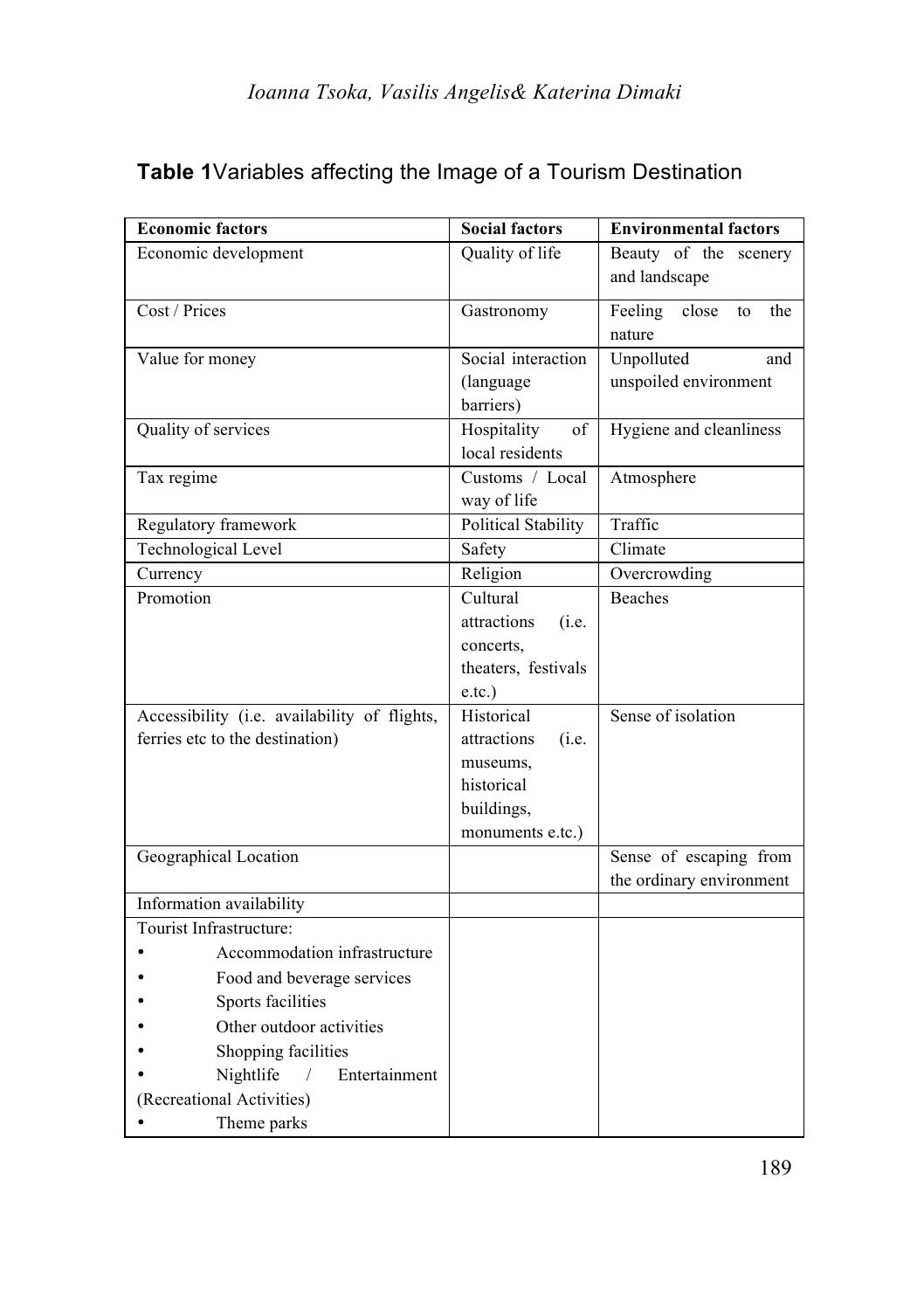| Transportation ( <i>i.e.</i> metro facilities, buses |  |
|------------------------------------------------------|--|
| e.tc.                                                |  |
| General infrastructure:                              |  |
| Health services infrastructure                       |  |
| ( <i>i.e.</i> hospitals, doctors etc)                |  |
| Telecommunications infrastructure (i.e.              |  |
| fast internet connections e.tc.)                     |  |
| Proximity to the place of tourist's                  |  |
| residence                                            |  |
| Proximity to any big city                            |  |
| Availability of tour packages                        |  |

### **Field Research**

To test the significance of each of the 47 variables, presented in the previous section,in affecting an island destination's image a field research has been conducted using a random sample of 500 sampling units (i.e. 400 tourists and 100 tour operators/travel agents) from the 31 European countries (i.e. Belgium, Bulgaria, Czech Republic, Denmark, Germany, Estonia, Ireland, Greece, Spain, France, Italy, Cyprus, Latvia, Lithuania, Luxembourg, Hungary, Malta, Netherlands, Austria, Poland, Portugal, Romania, Slovenia, Slovakia, Finland, Sweden, United Kingdom, Iceland, Norway, Switzerland and Croatia). The sample includes also a number of tourists and tour operators/travel agents from Turkey and Russia, as those countries have a critical role in the European tourism map.

190 The demand side sampling units have been approached by personal contact in the departures' area of the Athens International Airport from the  $24<sup>th</sup>$  of November 2012 to the 9<sup>th</sup> of December 2012. The outbound flights schedule was used as a sampling frame. The supply side sampling units have been approached by e-mail, from the  $2<sup>nd</sup>$  of May 2012 to the 11<sup>th</sup> of June 2012. The sampling method used in both cases was stratified random sampling. The proportion of each country's population over the total European population was used in order to determine the number of tourists from each country, to be included in the sample. Similarly, the proportion of the number of tour operators / travel agents operating in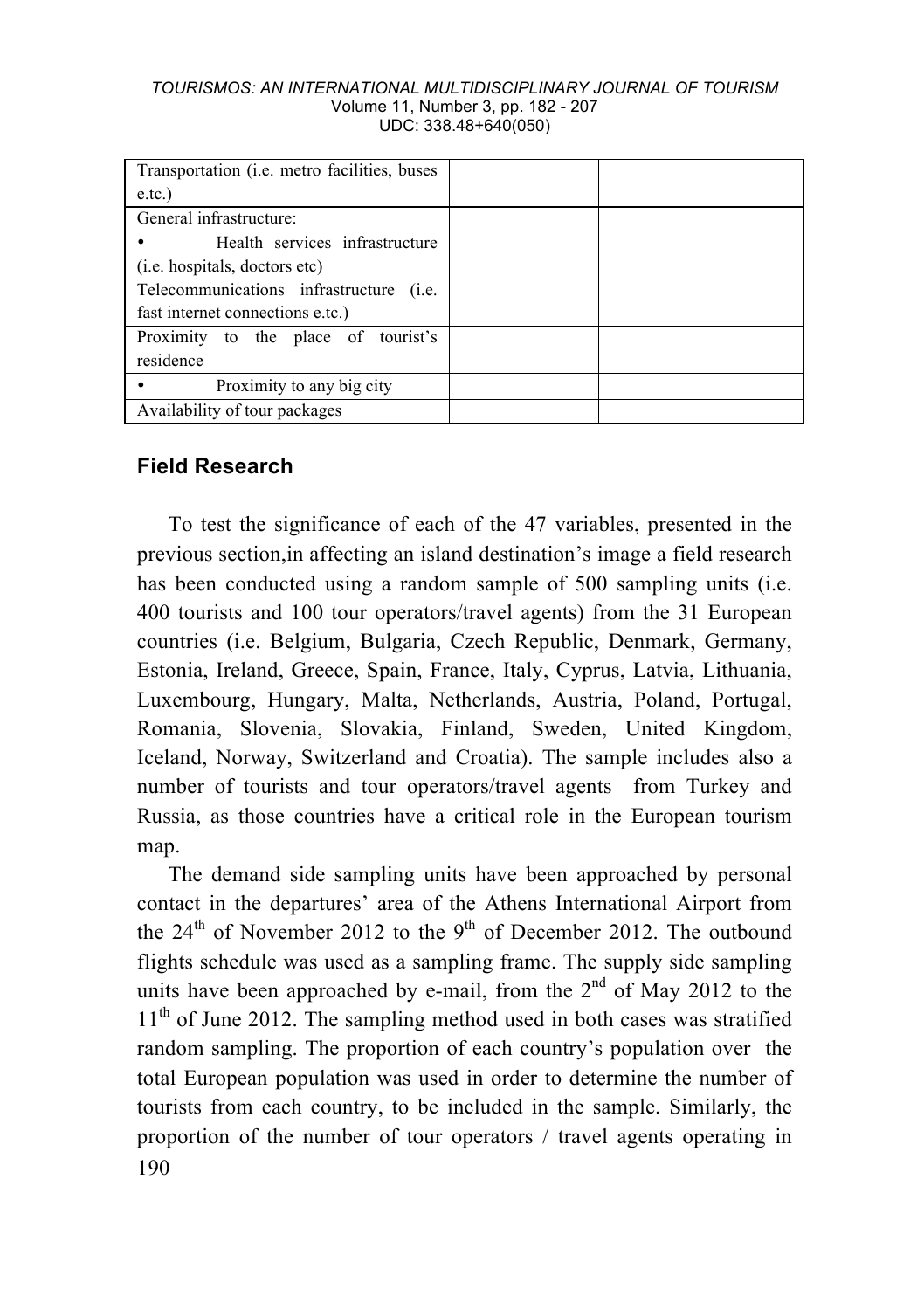each country over the total number of tour operators / travel agents operating in Europe, was used in order to determine the number of travel professionals from each country to be included in the sample.

Two questionnaires have been designed in order to collect the data from tourists and tourism professional respectively. Each questionnaire consists of five units and tests the effect, on the participants' choice of tourism destination, of the 47 variables presented in the previous section, each of which represents a respective characteristic of the destination.

The first unit, which differs between the two questionnaires, uses 4 closed questions to collect the participants' demographic data. The remaining four units are identical in both questionnaires they use closed questions and a five point Likert scale (1-5) in measure the important of each variable, where 1 indicates a variable of low importance and 5 indicates a variable of high importance. More specifically, the second unit uses 16 questions in order to test the importance, on the participants' choice of destination of characteristics related to the destination's its overall development, such as economic development, price levels, currency, accessibility, health infrastructure. The third unit tests the importance of features related to the destination's tourism infrastructure, such as accommodation, historical attractions, using 11 questions. The fourth unit tests the importance of social factors, such as political stability, security, religion etc., using 8 questions. Finally, the fifth part uses 12 questions in order to test the importance of environmental features, such as beauty of the scenery, unpolluted environment, overcrowding.

The participants were asked to answer the questions trying to recall what attracts them to visit an island destination, if they were tourists, or to promote an island destination if they were tour operators / travel agents. It should be mentioned that tourist is defined as any person that has travelled at least once in his / her lifetime, as the survey examines the variables that determine the image of a tourism destination before visiting the destination, i.e. during the decision – making stage. As Beerli and Martin (2004) mention there are differences between the images perceived by the tourists before and after the visit to a destination.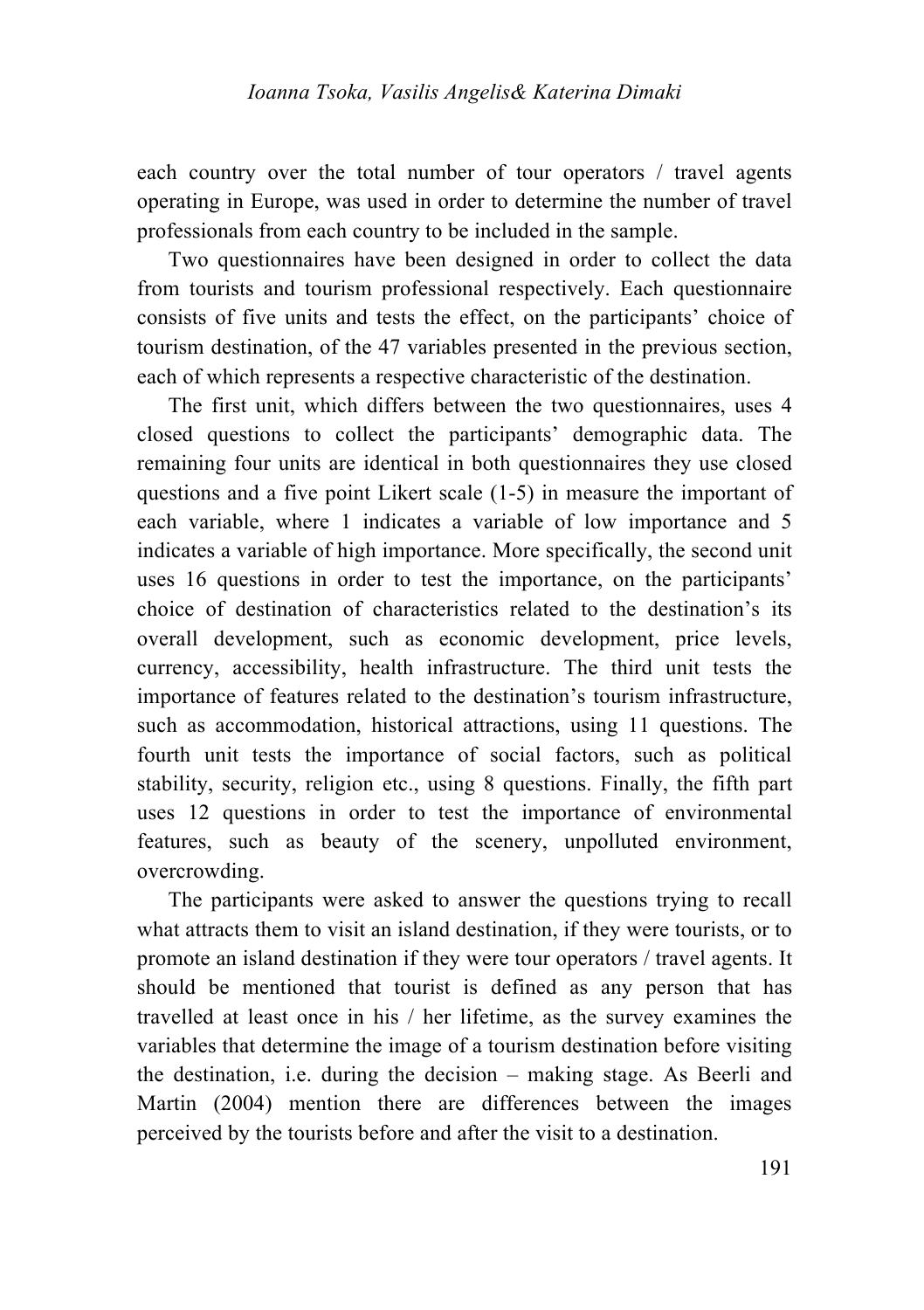The collected data were processed and Tables 2 and 3 summarize the twenty most important variables affecting the image of an island destination for tourists and tour operators / travel agents respectively, in a descending order of their mean level of significance, as given by the questionnaire's respondents. As it can been seen the majority of those factors are common for both groups. Nevertheless, there are also some specific factors, highlighted in the Tables, which seem to be important only for the tourists or the tour operators / travel agents respectively.

**Table 2.** Top 20 Variables determining the Image of an Island Destination - The case of Tourists

| <b>Variables</b>                                                                | Mean<br>level<br>of<br>significance |
|---------------------------------------------------------------------------------|-------------------------------------|
| Natural beauty of the scenery                                                   | 4,40                                |
| Sense of security                                                               | 4,35                                |
| Quality of services                                                             | 4,35                                |
| Value for money                                                                 | 4,34                                |
| Hygiene and cleanliness                                                         | 4,25                                |
| Accessibility                                                                   | 4,18                                |
| Sense of escaping from the ordinary environment                                 | 4,11                                |
| Ambience                                                                        | 4,09                                |
| Accommodation infrastructure                                                    | 4,02                                |
| Historical attractions (i.e. monuments, museums, historical<br>buildings e.tc.) | 4,00                                |
| Unpolluted and unspoiled environment                                            | 3,96                                |
| Prices                                                                          | 3,95                                |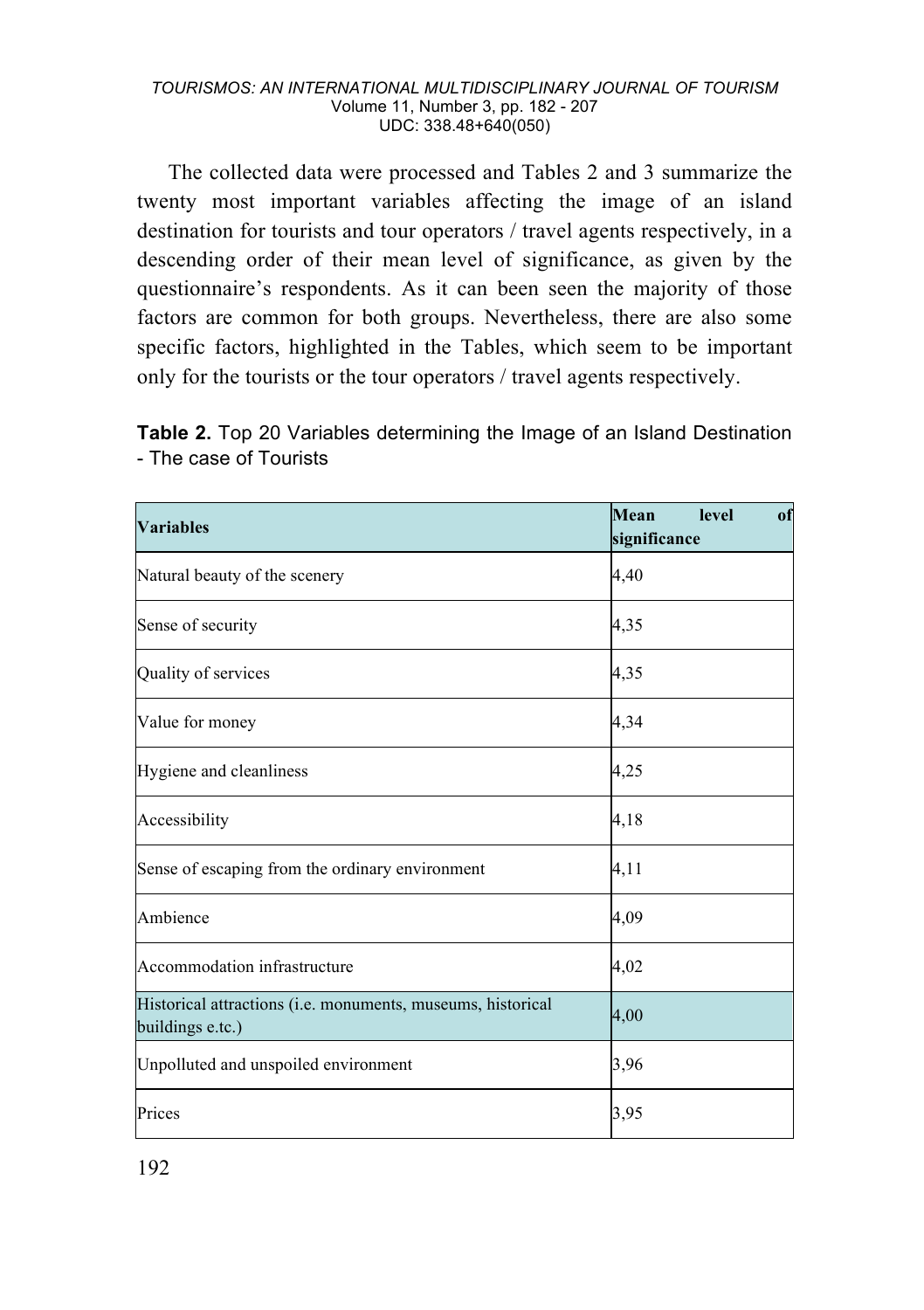| Hospitality of the residents                                                       | 3,90 |
|------------------------------------------------------------------------------------|------|
| Beaches                                                                            | 3,87 |
| Feeling close to the nature                                                        | 3,87 |
| Information availability                                                           | 3,84 |
| Political stability                                                                | 3,83 |
| Local gastronomy                                                                   | 3,77 |
| Climate                                                                            | 3,71 |
| Local way of life (i.e. the existence of special customs and $3,69$<br>traditions) |      |

**Table 3** Top 20 Variables determining the Image of an Island Destination - The case of Tour Operators / Travel Agents

| <b>Variables</b>              | <b>Mean level of significance</b> |
|-------------------------------|-----------------------------------|
| Value for money               | 4,62                              |
| Quality of services           | 4,52                              |
| Prices                        | 4,51                              |
| Accessibility                 | 4,44                              |
| <b>Beaches</b>                | 4,43                              |
| Accommodation infrastructure  | 4,41                              |
| Natural beauty of the scenery | 4,33                              |
| Hygiene and cleanliness       | 4,32                              |
| Sense of security             | 4,18                              |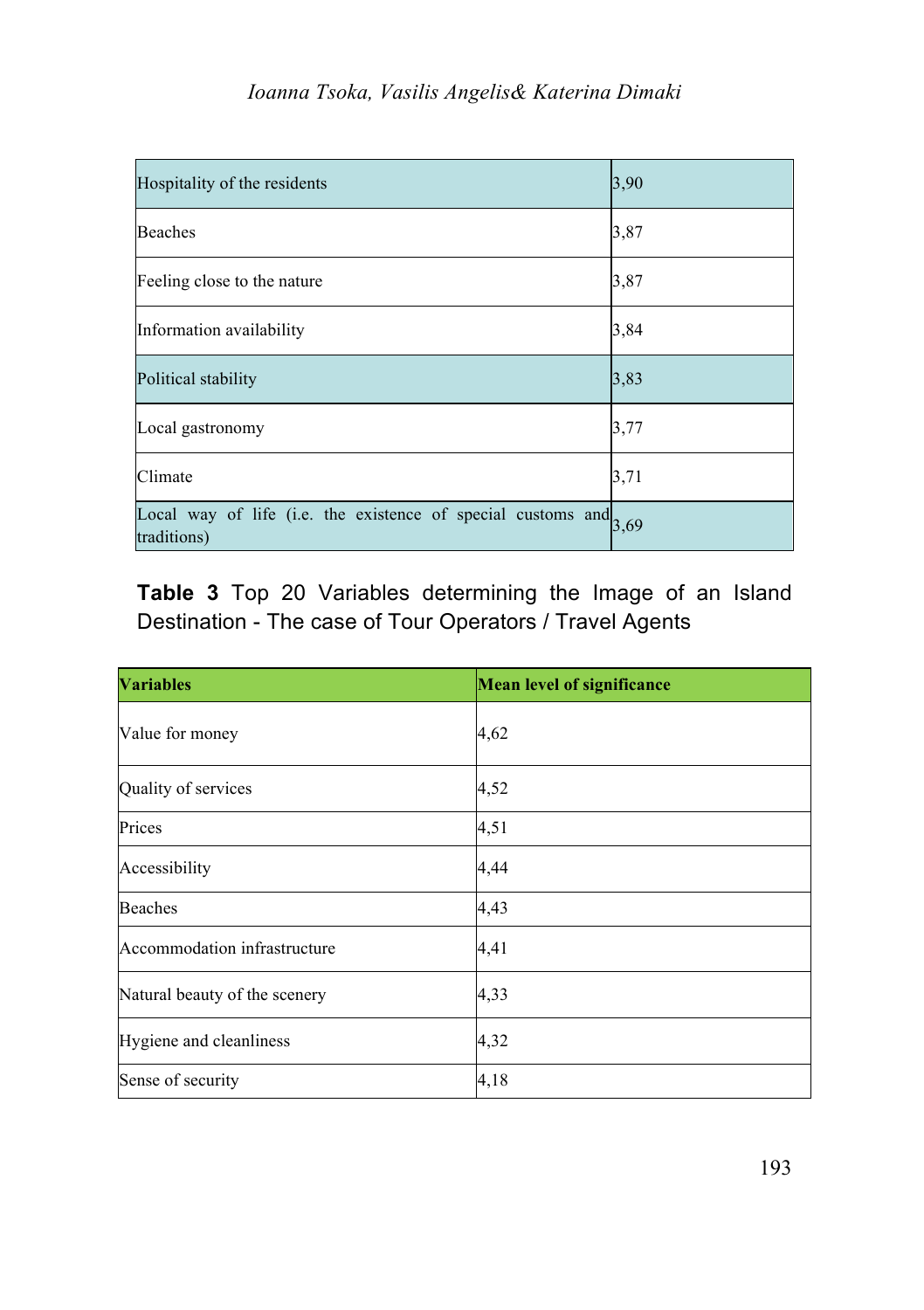| Unpolluted and unspoiled environment                           | 4,17 |
|----------------------------------------------------------------|------|
| Food and beverage services                                     | 4,10 |
| Information availability                                       | 4,09 |
| Climate                                                        | 4,09 |
| Sense of escaping from the ordinary environment $ 4,09\rangle$ |      |
| Ambience                                                       | 4,04 |
| Health services infrastructure                                 | 4,02 |
| Feeling close to the nature                                    | 4,02 |
| Nightlife                                                      | 3,95 |
| Promotion                                                      | 3,95 |
| Local gastronomy                                               | 3,95 |

Looking at the variables included in Tables 2 and 3 the following comments may be made.

• Variables like theme parks and shopping facilities which were important a few decadesago(Echtner & Ritchie, 1993) seem to have lost most of their influence.

Similarly variables expressing the socioeconomic dimension of the destination, such as economic development, technological level and quality of life, seem also to have lost some of their importance, compared to the results of earlier studies (Chi & Qu, 2008).

• On the contrary environmental variables, such as natural beauty of the scenery and unspoiled environment, seem to have gained in importance, compared to the results of earlier studies (Bansal & Eiselt, 2004).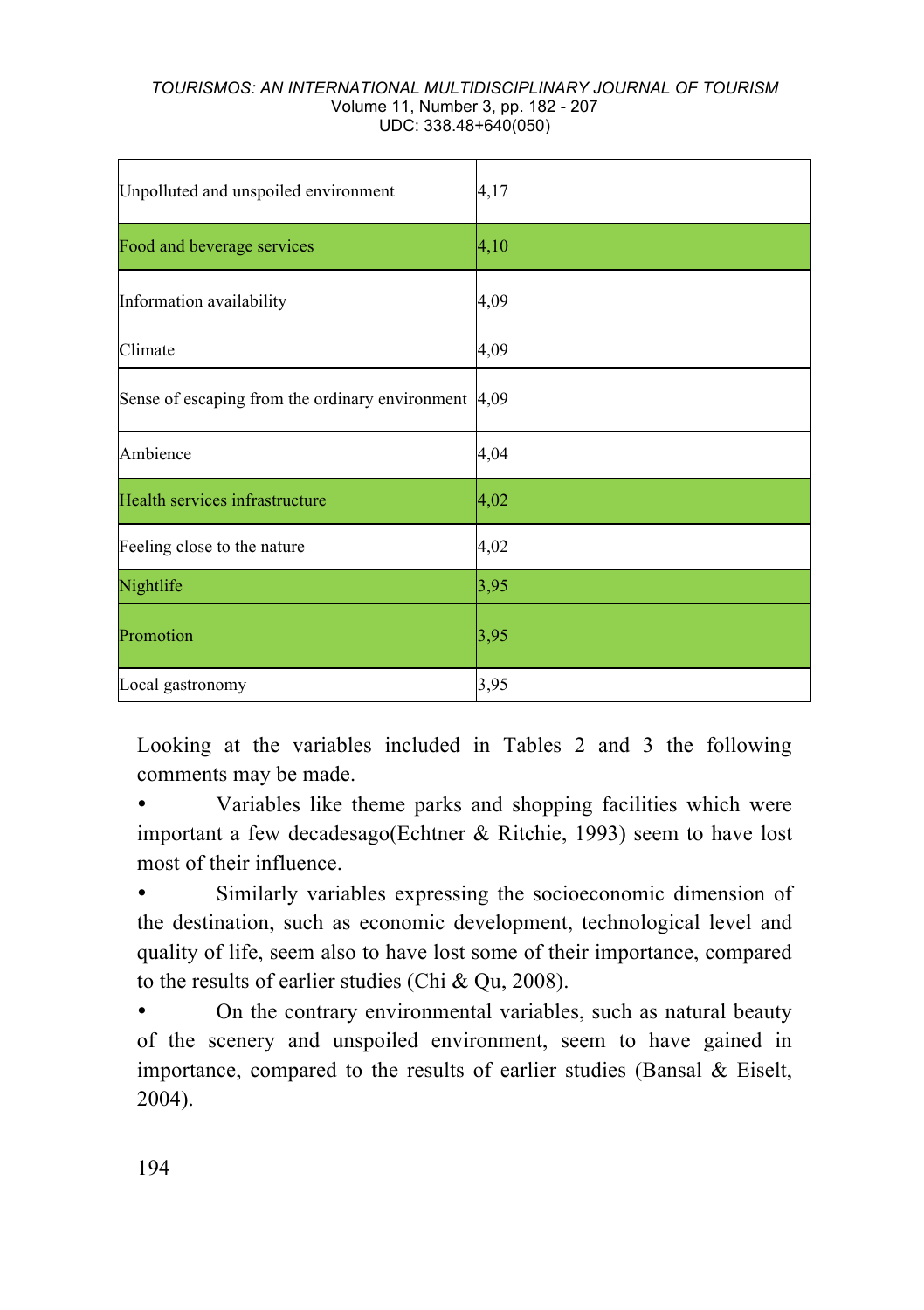Finally, most of the location related variables, such as proximity to the place of tourists' residence, proximity to any city center and geographical location, have not found to be important; on the contrary variables expressing the destination's isolation, such as feeling close to the nature and sense of escaping from the ordinary environment, seem to have gained in importance, compared to the results of earlier studies (Bansal & Eiselt, 2004).

### **Grouping of the Variables**

The variables presented in the previous section have been further analyzed in order to find out those which are important for both groups and hence determine the Basic Image of an island destination and those which are important for one group only and hence, together with the Basic Image, determine the Specific Images of an island for tourists and tour operators / travel agents respectively. Exploratory Factor Analysis has been used for each sample in order to group the variablesplaying a crucial role into respective components in the formation of a tourism destination's image. As Field (2004) mentions "there could be variables that correlate highly with a group of other variables, but correlate very badly with variables outside of that group. These variables with high intercorrelations could well measure one underlying variable, which is called a 'factor' or a 'component' ".

However, before running the Exploratory Factor Analysis,the Kaiser-Meyer-Olkin Measure of Sampling Adequacy and the Bartlett's test of Sphericity have been applied in order to check its suitability for the given case. Tables 4 and 5 summarizethe results of these tests for the tourism demand and tourism supply samples respectively.

**Table 4** KMO and Barlett's Test – the case of Tourists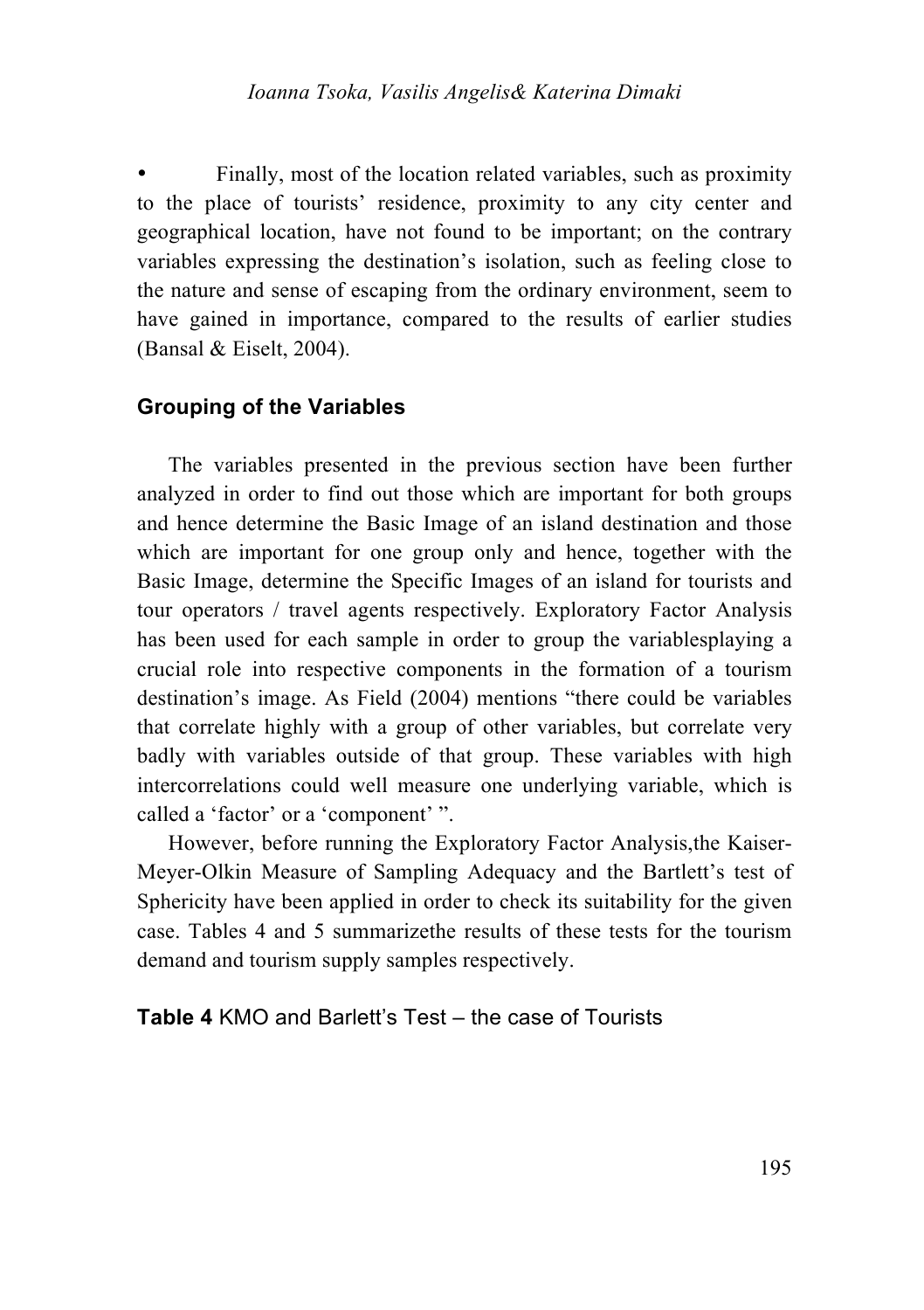| Kaiser-Meyer-Olkin Measure of Sampling Adequacy. | .7981    |
|--------------------------------------------------|----------|
| Bartlett's Test of Sphericity Approx. Chi-Square | 2064,183 |
|                                                  | 190I     |
| Sig.                                             | ,000     |

**Table 5**KMO and Barlett's Test – the case of Tour Operators / Travel Agents

| Kaiser-Meyer-Olkin Measure of Sampling Adequacy. | .6981      |
|--------------------------------------------------|------------|
|                                                  |            |
| Bartlett's Test of Sphericity Approx. Chi-Square | 1343,552   |
|                                                  | <b>190</b> |
| Sig.                                             | .000       |

Barlett's test is highly significant for both samples  $(p<0,001)$  and indicating that factor analysis is an appropriate method. Moreover, KMO statistic is greater than 0,5 for both groups and indicating that the data collected are sufficient and can support a valid factor analysis.

Having completed the two tests we proceed with factor extraction. Principal Component Analysis has been used as an extraction method for both samples and six components have been extracted for both tourists and tour operators / travel agents with eigenvalues greater than 1. Tables 6 and 7summarize the total variance explained by these six components for each sample.The cumulative percentage column indicates that the components extracted explain approximately 62% of the total variance for the sample of tourists and approximately 77% of the total variance for the sample of tour operators / travel agents.

**Table 6**Total Variance Explained – the case of Tourists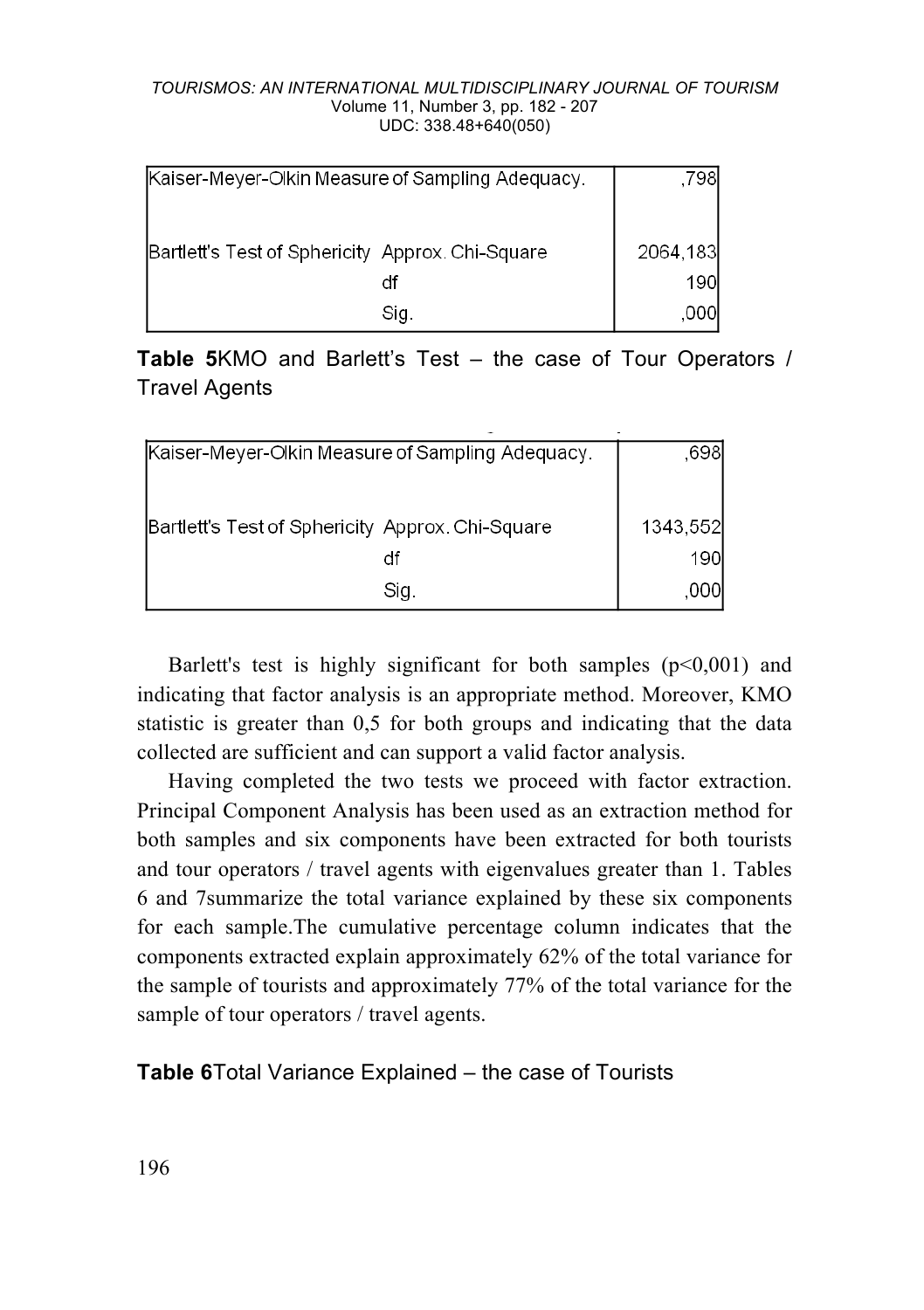# *Ioanna Tsoka, Vasilis Angelis& Katerina Dimaki*

|                |       | Initial Eigenvalues                              |              |       | Extraction Sums of Squared Loadings |              | Rotation Sums of Squared Loadings |               |              |
|----------------|-------|--------------------------------------------------|--------------|-------|-------------------------------------|--------------|-----------------------------------|---------------|--------------|
| Component      | Total | % of Variance                                    | Cumulative % | Total | % of Variance                       | Cumulative % | Total                             | % of Variance | Cumulative % |
| $\overline{1}$ | 4,826 | 24,128                                           | 24,128       | 4,826 | 24,128                              | 24,128       | 2.850                             | 14,251        | 14,251       |
| $\overline{2}$ | 2,619 | 13.095                                           | 37,223       | 2,619 | 13,095                              | 37.223       | 2,305                             | 11.525        | 25,776       |
| 3              | 1.415 | 7.074                                            | 44.297       | 1,415 | 7.074                               | 44.297       | 2,104                             | 10,522        | 36,298       |
| 4              | 1,352 | 6.760                                            | 51,057       | 1,352 | 6.760                               | 51,057       | 1,919                             | 9,595         | 45,893       |
| 5              | 1,103 | 5.516                                            | 56.573       | 1,103 | 5.516                               | 56.573       | 1.907                             | 9.533         | 55,426       |
| 6              | 1,065 | 5,326                                            | 61,899       | 1,065 | 5,326                               | 61,899       | 1,295                             | 6,473         | 61,899       |
| $\overline{7}$ | ,886  | 4.429                                            | 66.328       |       |                                     |              |                                   |               |              |
| $\overline{8}$ | ,834  | 4.172                                            | 70,501       |       |                                     |              |                                   |               |              |
| 9              | .777  | 3,885                                            | 74.386       |       |                                     |              |                                   |               |              |
| 10             | .699  | 3,493                                            | 77,879       |       |                                     |              |                                   |               |              |
| 11             | .628  | 3.140                                            | 81,019       |       |                                     |              |                                   |               |              |
| 12             | ,596  | 2.979                                            | 83.997       |       |                                     |              |                                   |               |              |
| 13             | .570  | 2,852                                            | 86,850       |       |                                     |              |                                   |               |              |
| 14             | ,520  | 2.602                                            | 89.452       |       |                                     |              |                                   |               |              |
| 15             | ,455  | 2,273                                            | 91,725       |       |                                     |              |                                   |               |              |
| 16             | ,408  | 2.039                                            | 93.764       |       |                                     |              |                                   |               |              |
| 17             | ,390  | 1,948                                            | 95,712       |       |                                     |              |                                   |               |              |
| 18             | ,329  | 1.643                                            | 97,355       |       |                                     |              |                                   |               |              |
| 19             | ,286  | 1,428                                            | 98,782       |       |                                     |              |                                   |               |              |
| 20             | .244  | 1,218                                            | 100,000      |       |                                     |              |                                   |               |              |
|                |       | Extraction Method: Principal Component Analysis. |              |       |                                     |              |                                   |               |              |

**Table 7** Total Variance Explained – the case of Tour Operators / Travel Agents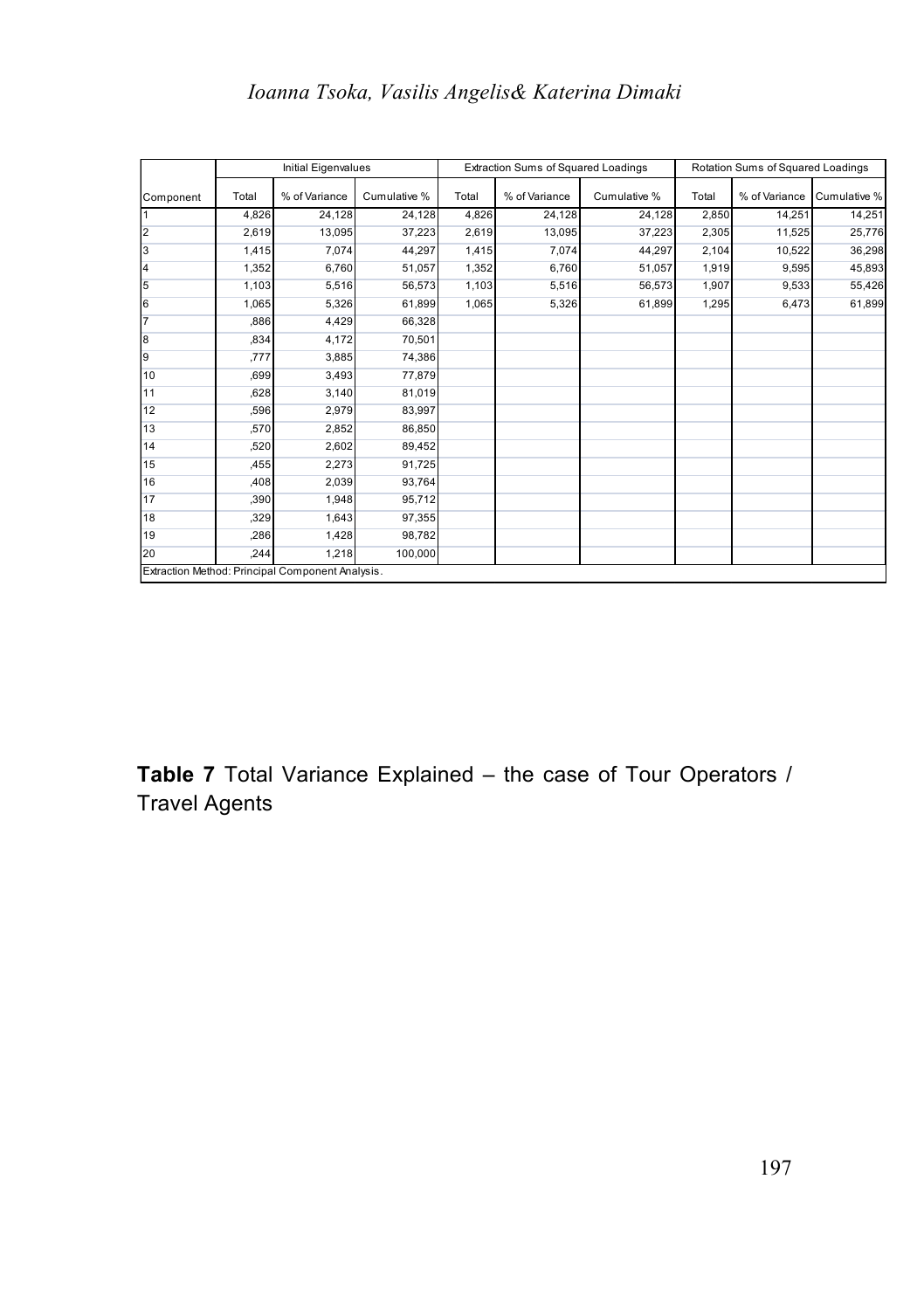|                | <b>Initial Eigenvalues</b> |                                                  |              |       | Extraction Sums of Squared Loadings |              | Rotation Sums of Squared Loadings |        |                            |
|----------------|----------------------------|--------------------------------------------------|--------------|-------|-------------------------------------|--------------|-----------------------------------|--------|----------------------------|
| Component      | Total                      | % of Variance                                    | Cumulative % | Total | % of Variance                       | Cumulative % | Total                             |        | % of Variance Cumulative % |
| $\overline{1}$ | 8,671                      | 43.355                                           | 43.355       | 8,671 | 43.355                              | 43.355       | 4.541                             | 22,706 | 22,706                     |
| $\overline{2}$ | 2,400                      | 12,002                                           | 55,358       | 2,400 | 12,002                              | 55,358       | 3,343                             | 16,713 | 39,419                     |
| 3              | 1,906                      | 9,529                                            | 64,887       | 1,906 | 9,529                               | 64,887       | 3,059                             | 15,294 | 54,713                     |
| $\overline{4}$ | 1,513                      | 7,563                                            | 72.450       | 1,513 | 7,563                               | 72,450       | 2,699                             | 13,495 | 68,208                     |
| 5              | 1,232                      | 3.406                                            | 75.856       | 1,232 | 3,406                               | 75,856       | 2,245                             | 6,161  | 74,369                     |
| 6              | 1,002                      | 1,602                                            | 77.458       | 1.002 | 1.602                               | 77,458       | 1.850                             | 3.089  | 77,458                     |
| $\overline{7}$ | .701                       | 3.504                                            | 80.962       |       |                                     |              |                                   |        |                            |
| $\overline{8}$ | ,633                       | 3,163                                            | 84,125       |       |                                     |              |                                   |        |                            |
| $\overline{9}$ | .592                       | 2,959                                            | 87,084       |       |                                     |              |                                   |        |                            |
| 10             | .448                       | 2.239                                            | 89.322       |       |                                     |              |                                   |        |                            |
| 11             | .384                       | 1.922                                            | 91.244       |       |                                     |              |                                   |        |                            |
| 12             | .328                       | 1.641                                            | 92.885       |       |                                     |              |                                   |        |                            |
| 13             | ,299                       | 1,493                                            | 94,378       |       |                                     |              |                                   |        |                            |
| 14             | ,232                       | 1,160                                            | 95,538       |       |                                     |              |                                   |        |                            |
| 15             | .197                       | ,983                                             | 96,520       |       |                                     |              |                                   |        |                            |
| 16             | .167                       | .837                                             | 97.357       |       |                                     |              |                                   |        |                            |
| 17             | ,159                       | .796                                             | 98.154       |       |                                     |              |                                   |        |                            |
| 18             | ,150                       | ,749                                             | 98,903       |       |                                     |              |                                   |        |                            |
| 19             | ,107                       | ,533                                             | 99,435       |       |                                     |              |                                   |        |                            |
| 20             | .087                       | ,565                                             | 100,000      |       |                                     |              |                                   |        |                            |
|                |                            | Extraction Method: Principal Component Analysis. |              |       |                                     |              |                                   |        |                            |

Once the components have been extracted, factor rotation has been carried out in order to calculate the factor loadings and thus facilitate to improve the components' interpretation. As the underlying factors are independent, orthogonal rotation and more precisely the varimax method has been chosen, since it tries to load a smaller number of variables onto each factor, thus resulting in more interpretable clusters of factors (Field, 2000).As Stevens (1992) suggests, factor loadings less than 0.4 should be omitted, because only loadings greater than 0.4 represent substantive values. Tables 8 and 9 summarize the results of factor rotation for each sample. The twenty variables initially tested for each group have been reduced to seventeen, as three variables loaded less than 0.4 in all the factors extracted for each sample.The two of those variables availability of enough information of the destination and local gastronomy, are common for both groups. The third variable is political stability in the case of tourist and advertising promotion of the destination in the case of tour operators.

### 198 **Table 8** Factor Rotation – the case of Tourists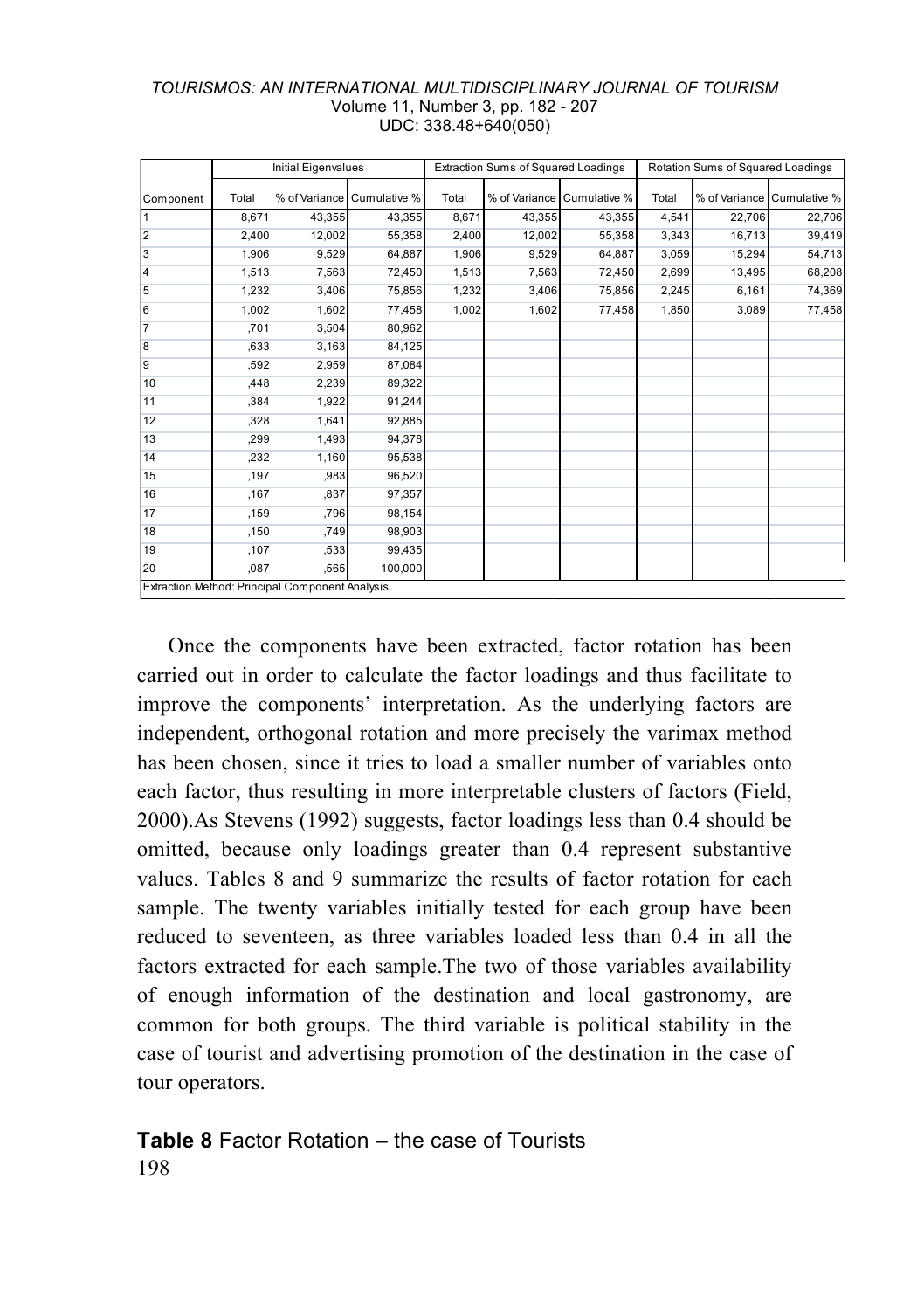| Demand Side - Rotated Component Matrix <sup>a</sup>                                            |           |                |      |      |      |      |  |  |  |
|------------------------------------------------------------------------------------------------|-----------|----------------|------|------|------|------|--|--|--|
|                                                                                                | Component |                |      |      |      |      |  |  |  |
|                                                                                                | 1         | $\overline{2}$ | 3    | 4    | 5    | 6    |  |  |  |
| Feeling close to the nature                                                                    | ,801      |                |      |      |      |      |  |  |  |
| Natural beauty of the scenery                                                                  | .796      |                |      |      |      |      |  |  |  |
| Unpolluted and unspoiled environment                                                           | ,744      |                |      |      |      |      |  |  |  |
| Ambience                                                                                       | ,616      |                |      | ,443 |      |      |  |  |  |
| Sense of<br>escaping<br>from the<br>ordinary<br>environment                                    | .556      |                |      |      |      |      |  |  |  |
| Political stability                                                                            |           |                |      |      |      |      |  |  |  |
| Sense of security                                                                              |           | .791           |      |      |      |      |  |  |  |
| <b>Hygiene and cleanliness</b>                                                                 |           | ,692           |      |      |      |      |  |  |  |
| Accesibility                                                                                   |           | ,519           |      |      |      |      |  |  |  |
| Information availability                                                                       |           |                |      |      |      |      |  |  |  |
| Value for money                                                                                |           |                | .885 |      |      |      |  |  |  |
| Prices                                                                                         |           |                | ,777 |      |      |      |  |  |  |
| <b>Quality of services</b>                                                                     |           |                | .692 |      |      |      |  |  |  |
| Local way of life (i.e. the existence of<br>special customs and traditions)                    |           |                |      | ,748 |      |      |  |  |  |
| Hospitality of the residents                                                                   |           |                |      | ,641 | ,504 |      |  |  |  |
| <b>Historical</b><br>attractions<br>(i.e.<br>monuments,<br>museums, historical buildings etc.) |           |                |      | ,632 |      |      |  |  |  |
| Local gastronomy                                                                               |           |                |      |      |      |      |  |  |  |
| <b>Accomodation infrastructure</b>                                                             |           |                |      |      | ,595 |      |  |  |  |
| <b>Beaches</b>                                                                                 |           |                |      |      |      | ,907 |  |  |  |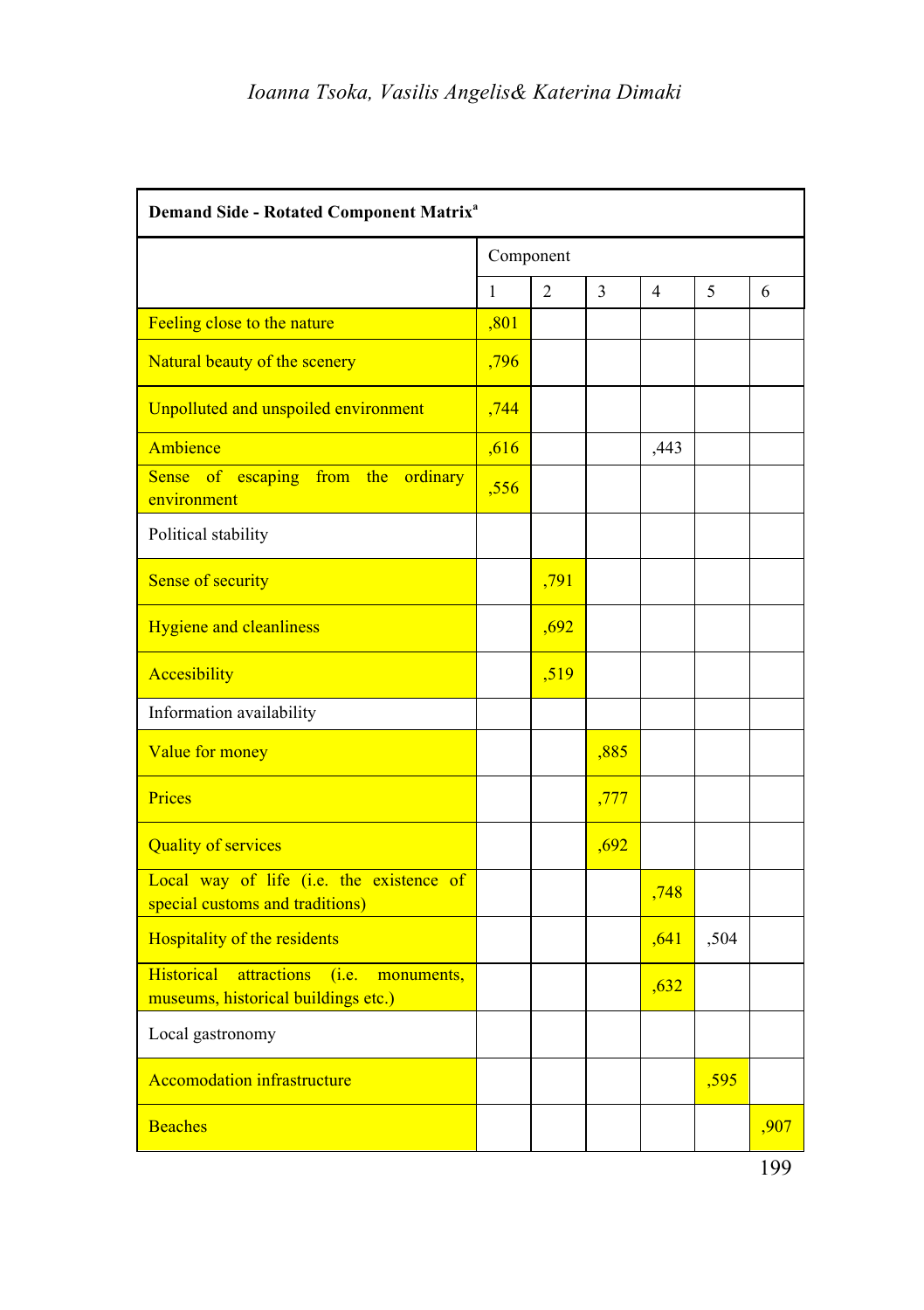| Climate               |                                                     |           |           |  |           |
|-----------------------|-----------------------------------------------------|-----------|-----------|--|-----------|
| Extraction<br>Method: |                                                     | Principal | Component |  | Analysis. |
|                       | Rotation Method: Varimax with Kaiser Normalization. |           |           |  |           |

# **Table 9** Factor Rotation – The case of Tour Operators / Travel Agents

| <b>Supply Side - Rotated Component Matrix<sup>a</sup></b>             |              |                |      |                |      |   |  |  |  |
|-----------------------------------------------------------------------|--------------|----------------|------|----------------|------|---|--|--|--|
|                                                                       | Component    |                |      |                |      |   |  |  |  |
|                                                                       | $\mathbf{1}$ | $\overline{c}$ | 3    | $\overline{4}$ | 5    | 6 |  |  |  |
| Unpolluted and unspoiled environment                                  | ,779         |                |      |                |      |   |  |  |  |
| escaping<br>from the<br><b>Sense</b><br>of<br>ordinary<br>environment | .769         |                |      |                |      |   |  |  |  |
| Natural beauty of the scenery                                         | ,670         |                |      |                |      |   |  |  |  |
| Ambience                                                              | ,619         |                |      |                |      |   |  |  |  |
| Feeling close to the nature                                           | .560         |                |      |                |      |   |  |  |  |
| Accesibility                                                          |              | ,856           |      |                |      |   |  |  |  |
| Sense of security                                                     |              | .553           |      |                |      |   |  |  |  |
| <b>Hygiene and cleanliness</b>                                        |              | ,537           |      |                |      |   |  |  |  |
| Promotion                                                             |              |                |      |                |      |   |  |  |  |
| Information availability                                              |              |                |      |                |      |   |  |  |  |
| Prices                                                                |              |                | ,791 |                |      |   |  |  |  |
| Value for money                                                       |              |                | ,683 |                |      |   |  |  |  |
| <b>Quality of services</b>                                            |              |                | ,627 |                |      |   |  |  |  |
| Health services infrastructure                                        |              |                |      | ,796           |      |   |  |  |  |
| Nightlife                                                             |              |                |      | ,731           |      |   |  |  |  |
| Food and beverage services                                            |              |                |      | ,646           | ,413 |   |  |  |  |
| Local gastronomy                                                      |              |                |      |                |      |   |  |  |  |

200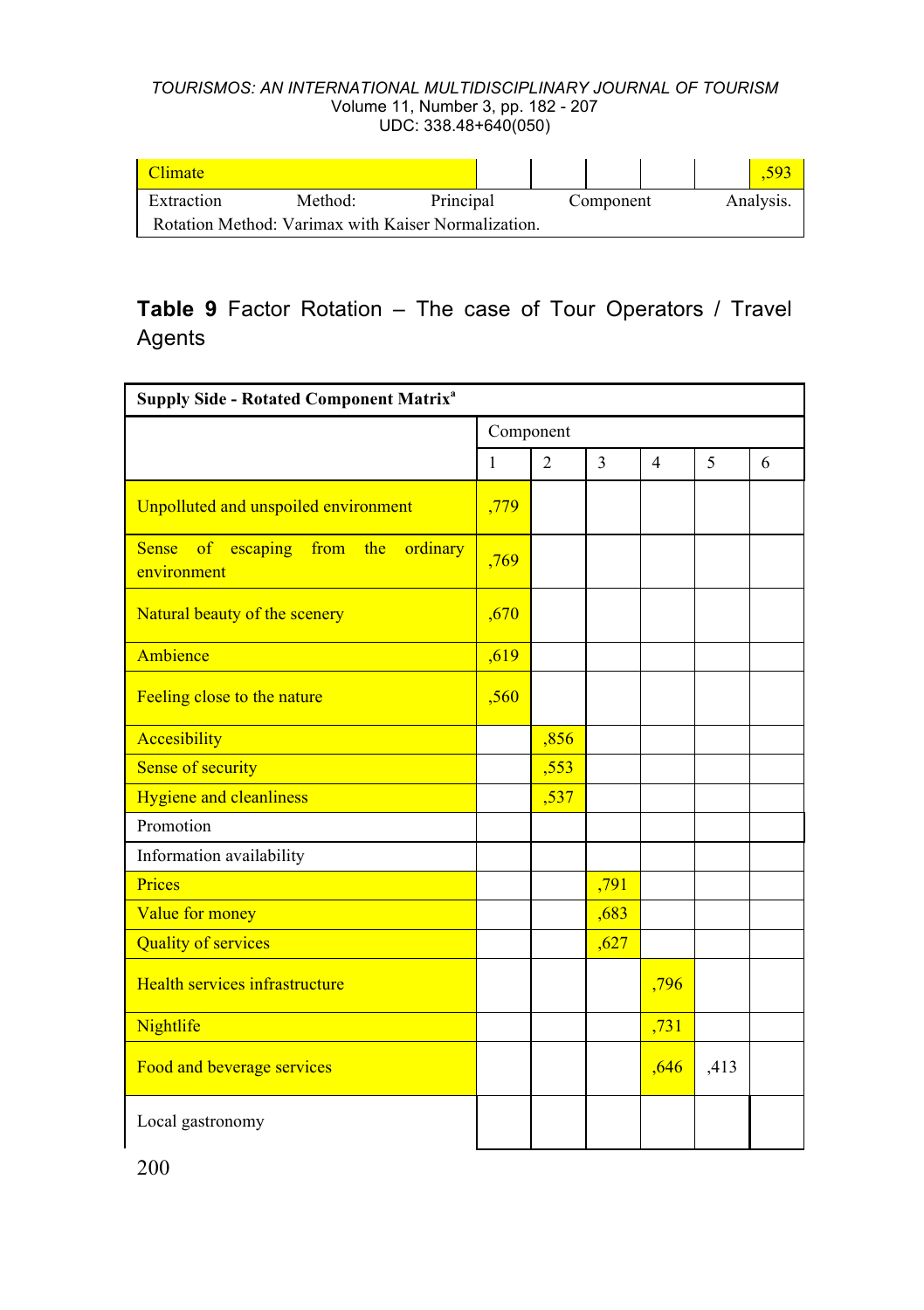| <b>Accomodation infrastructure</b> |                                                                |           |  |           | ,867 |           |
|------------------------------------|----------------------------------------------------------------|-----------|--|-----------|------|-----------|
| <b>Beaches</b>                     |                                                                |           |  |           |      |           |
| Climate                            |                                                                |           |  |           |      |           |
| Extraction                         | Method:<br>Rotation Method: Varimax with Kaiser Normalization. | Principal |  | Component |      | Analysis. |

Looking at Tables 8 and 9, we can see five common components, containing variables affecting an island destination's image as perceived for both tourists and tour operators / travel agents and one specific component containing variables affecting the destination's image as perceived by each of the two groups respectively. Based on the type of variables included in each component, a name has been selected for each of those components.

Table 10.1 summarizes, for the tourism demand group, the labeled factors, the variables included in each of them and their mean level of significance as shown in Table 2.

Table 10.2 ranks the factors of the previous group in a descending order of their variables' mean level of significance.

Tables 11.1 and 11.2 are similar to Tables 10.1 and 10.2, but for the tourism supply group.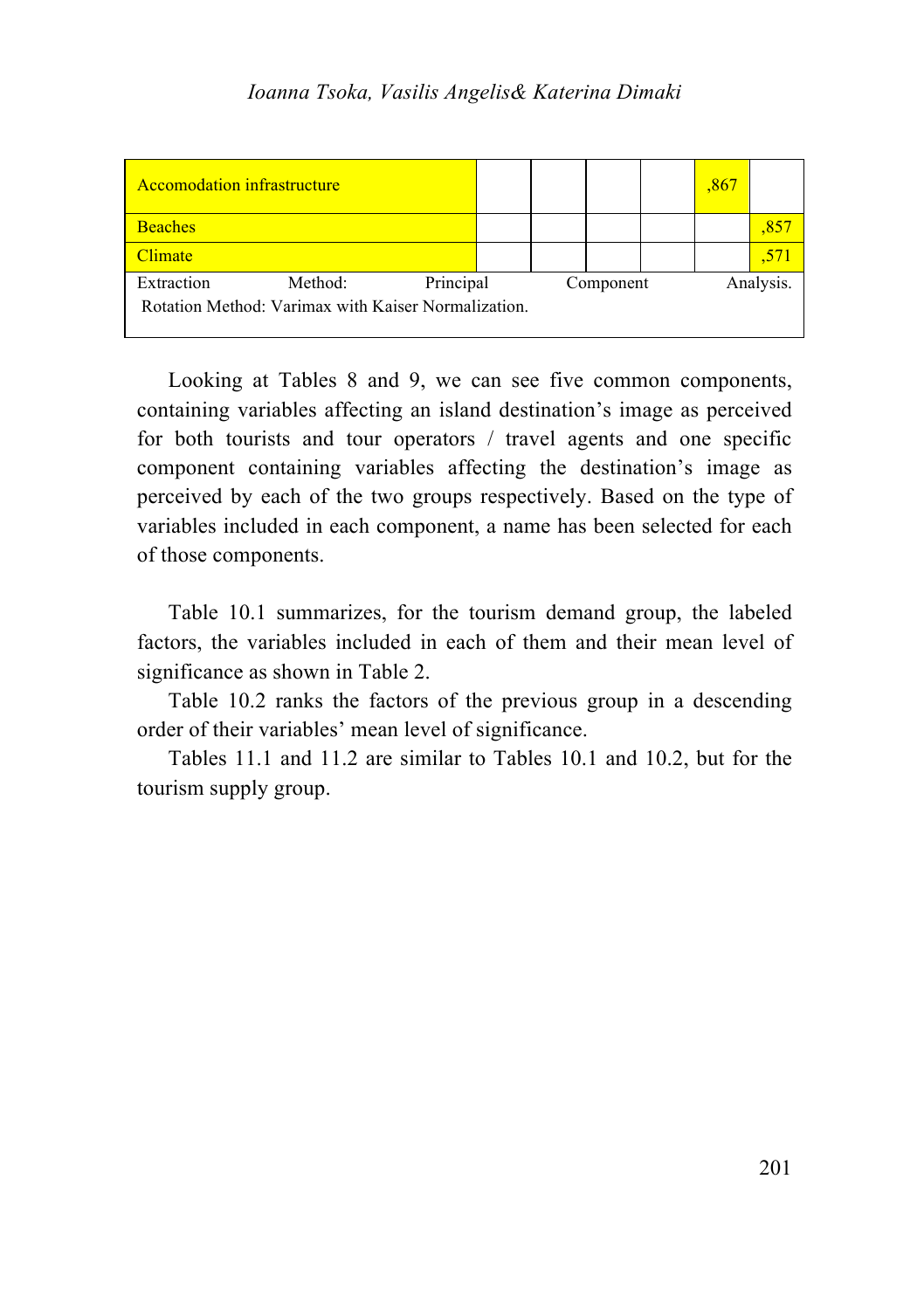**Table 10.1** Factors affecting the Image of an Island Destination – The case of Tourists

| $\mathbf{1}$<br><b>Natural</b>                                  | Me<br>an                     | $\overline{\mathbf{c}}$<br>Reacha | Me<br>an        | 3Val<br>ue                           | Me<br>an              | 4<br>Local                                                                                                           | Me<br>an              | 5<br><b>Tourism</b>                    | Me<br>an                       | 6<br>Beac   | Me<br>an                     |
|-----------------------------------------------------------------|------------------------------|-----------------------------------|-----------------|--------------------------------------|-----------------------|----------------------------------------------------------------------------------------------------------------------|-----------------------|----------------------------------------|--------------------------------|-------------|------------------------------|
| Environ<br>ment                                                 | leve<br>1 of                 | bility                            | leve<br>l of    | for<br>Mon                           | leve<br>l of          | Attract<br>ions                                                                                                      | leve<br>1 of          | Infrastru<br>cture                     | leve<br>1 of                   | hes         | leve<br>l of                 |
| Natural<br>beauty of<br>the<br>scenery                          | sig<br>4,4<br>$\overline{0}$ | Sense of<br>security              | sig<br>4,3<br>5 | ey<br>Qual<br>ity of<br>servi<br>ces | sig<br>4,3<br>5       | Historic<br>al<br>attractio<br>ns<br>(i.e.<br>monum<br>ents,<br>museu<br>ms,<br>historic<br>al<br>building<br>s etc) | sig<br>$\overline{4}$ | Accomod<br>ation<br>infrastruct<br>ure | sig<br>4,0<br>$\overline{c}$   | Beac<br>hes | sig<br>3,8<br>$\overline{7}$ |
| Sense of<br>escaping<br>from the<br>ordinary<br>environm<br>ent | 4,1<br>$\mathbf{1}$          | Hygiene<br>and<br>cleanline<br>SS | 4,2<br>5        | Valu<br>e for<br>mon<br>ey           | 4,3<br>$\overline{4}$ | Hospita<br>lity<br>of<br>the<br>resident<br>$\overline{\mathbf{s}}$                                                  | 3,9                   |                                        |                                | Clim<br>ate | 3,7<br>$\mathbf{1}$          |
| Ambienc<br>e                                                    | 4,0<br>9                     | Accesibi<br>lity                  | 4,1<br>8        | Price<br>$\mathbf{s}$                | 3,9<br>5              | Local<br>way of<br>life (i.e.<br>the<br>existenc<br>of<br>e<br>special<br>customs<br>and<br>traditio<br>ns)          | $\frac{3,6}{9}$       |                                        |                                |             |                              |
| Unpollut<br>ed<br>and<br>unspoiled<br>environm<br>ent           | 3,9<br>6                     |                                   |                 |                                      |                       |                                                                                                                      |                       |                                        |                                |             |                              |
| Feeling<br>close to<br>the<br>nature                            | 3,8<br>$\overline{7}$        |                                   |                 |                                      |                       |                                                                                                                      |                       |                                        |                                |             |                              |
|                                                                 | 4,0<br>9                     |                                   | 4,2<br>6        |                                      | 4,2<br>1              |                                                                                                                      | 4,0<br>$\bf{0}$       |                                        | 4,0<br>$\overline{\mathbf{c}}$ |             | 3,7<br>9                     |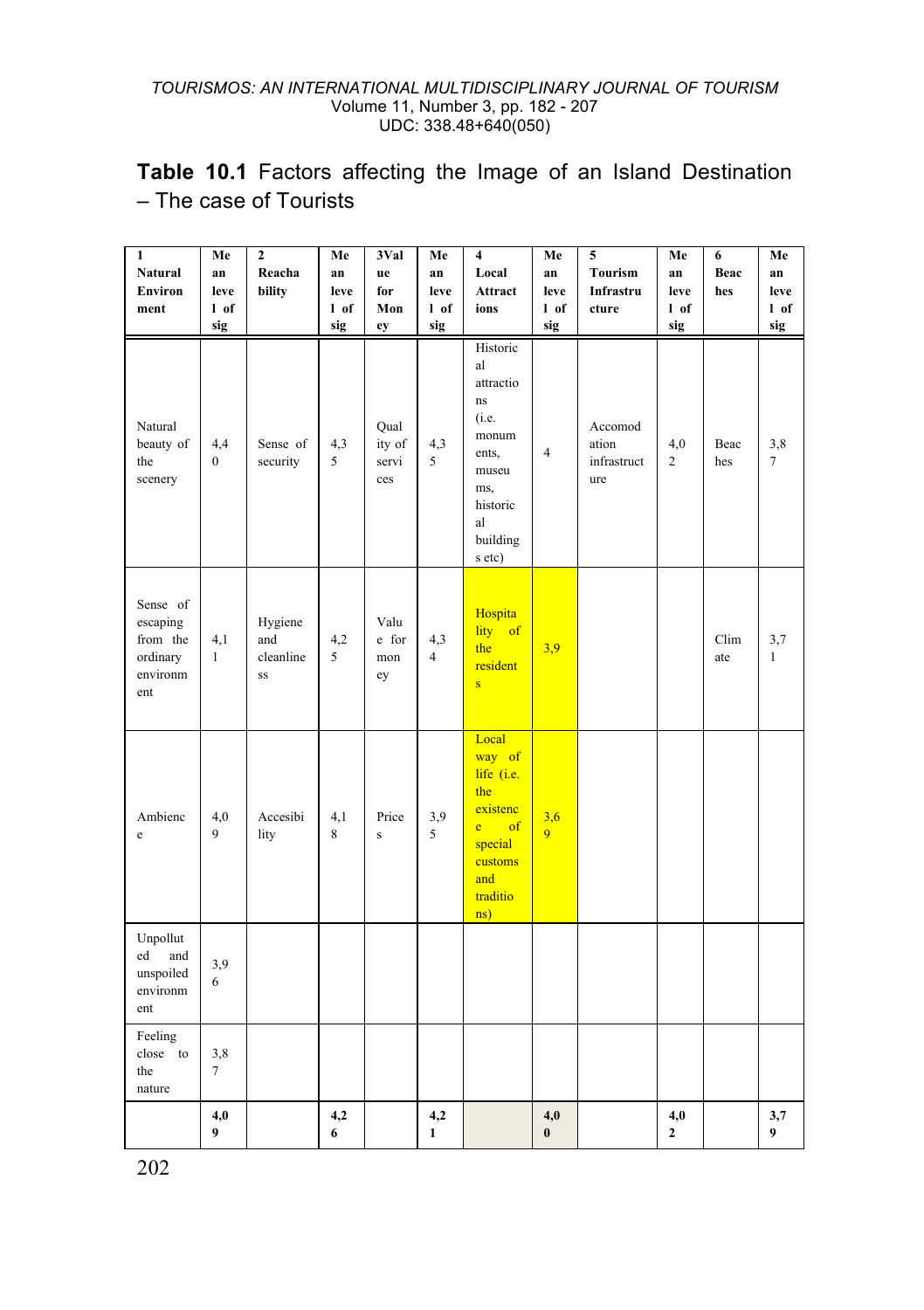| Ranking | Factor                   | Mean level of sig |
|---------|--------------------------|-------------------|
|         | Reachability             | 4,26              |
|         | Value for Money          | 4,21              |
| 3       | Natural Environment      | 4,09              |
|         | Tourism Infrastructure   | 4,02              |
|         | <b>Local Attractions</b> | 4,00              |
|         | <b>Beaches</b>           | 3,79              |

# **Table 10.2**Factors' Ranking – The case of tourists

**Table 11.1:** Factors affecting the Image of an Island Destination – The case of Tour Operators/ Travel Agents

| 1<br>Natural<br>Environ<br>ment                                 | Me<br>an<br>leve<br>1 of<br>sig | $\overline{\mathbf{c}}$<br>Reachab<br>ility | Me<br>an<br>leve<br>$1$ of<br>sig | 3<br>Valu<br>e for<br>Mon<br>ev | Me<br>an<br>leve<br>$1$ of<br>sig | $\overline{\mathbf{4}}$<br>General<br>Infrastruc<br>ture | Me<br>an<br>leve<br>$I$ of<br>sig | 5<br>Tourism<br>Infrastruc<br>ture     | Me<br>an<br>leve<br>$1$ of<br>sig | 6<br>Beac<br>hes | Me<br>an<br>leve<br>1 of<br>sig |
|-----------------------------------------------------------------|---------------------------------|---------------------------------------------|-----------------------------------|---------------------------------|-----------------------------------|----------------------------------------------------------|-----------------------------------|----------------------------------------|-----------------------------------|------------------|---------------------------------|
| Natural<br>beauty of<br>the<br>scenery                          | 4,33                            | Accesibil<br>ity                            | 4,44                              | Valu<br>e for<br>mon<br>ev      | 4.62                              | Food and<br>beverage<br>services                         | 4,10                              | Accomoda<br>tion<br>infrastruct<br>ure | 4,41                              | Beach<br>es      | 4,43                            |
| Unpollute<br>d<br>and<br>unspoiled<br>environm<br>ent           | 4.17                            | Hygiene<br>and<br>cleanline<br>SS           | 4,32                              | Price<br>s                      | 4,51                              | Health<br>services<br>infrastruct<br>ure                 | 4.02                              |                                        |                                   | Clima<br>te      | 4,09                            |
| Sense of<br>escaping<br>from the<br>ordinary<br>environm<br>ent | 4,09                            | Sense of<br>security                        | 4.18                              |                                 |                                   | Nightlife                                                | 3.95                              |                                        |                                   |                  |                                 |
| Ambience                                                        | 4.04                            | Promotio<br>n                               | 3,95                              |                                 |                                   |                                                          |                                   |                                        |                                   |                  |                                 |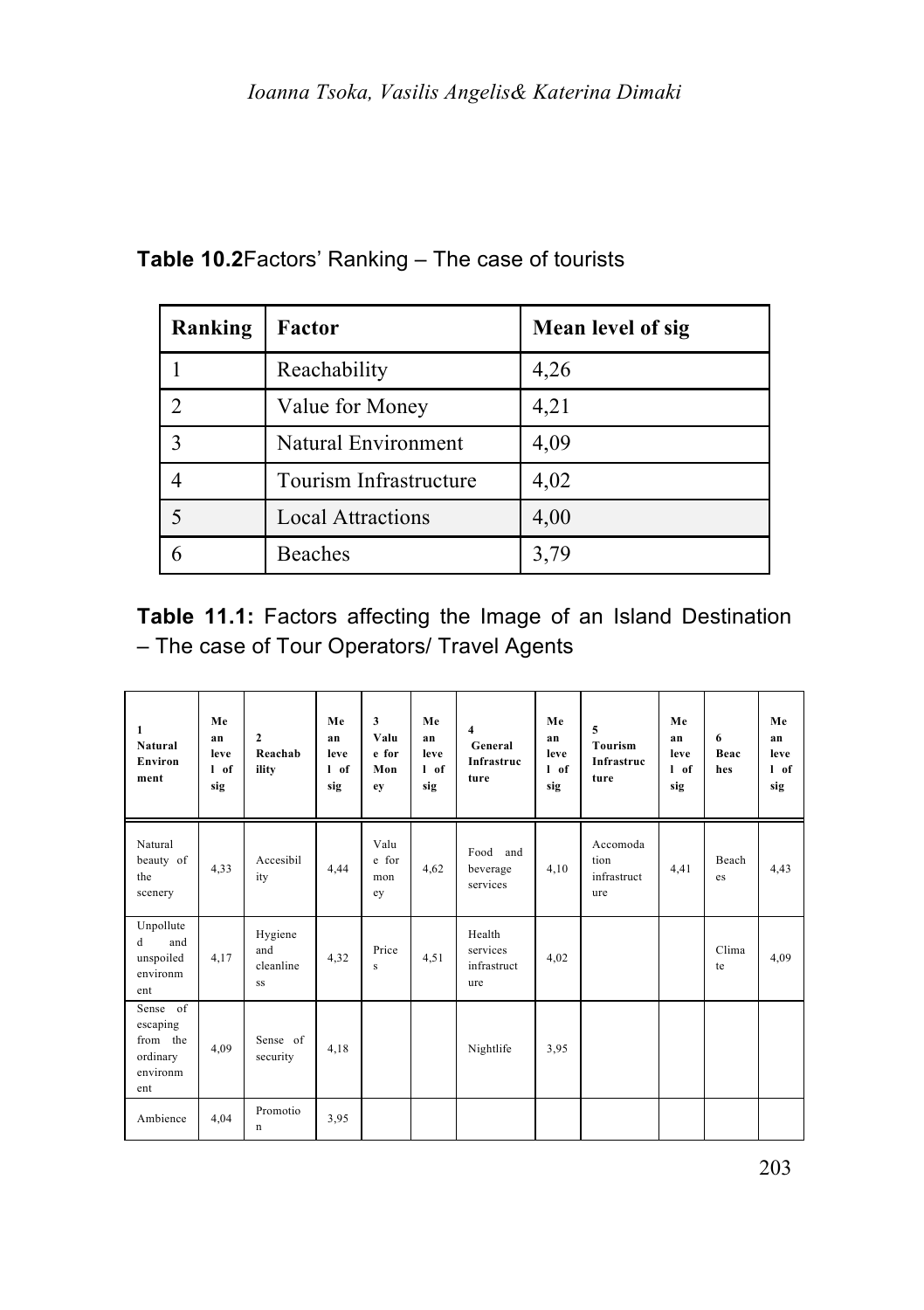| Feeling<br>close<br>to<br>the nature | 4,02 |      |      |      |      |      |
|--------------------------------------|------|------|------|------|------|------|
|                                      | 4,13 | 4,22 | 4,57 | 4,02 | 4,41 | 4,26 |

| <b>Table 11.2 Factors' Ranking – The case of Tour Operators / Travel</b> |  |  |  |
|--------------------------------------------------------------------------|--|--|--|
| Agents                                                                   |  |  |  |

| Ranking | Factor                 | Mean level of sig |
|---------|------------------------|-------------------|
|         | Value for Money        | 4,56              |
|         | Tourism Infrastructure | 4,41              |
| 3       | <b>Beaches</b>         | 4,26              |
|         | Reachability           | 4,22              |
|         | Natural Environment    | 4,13              |
|         | General Infrastructure | 4,02              |

The five factors, common for tourists and tour operators / travel agents, are Natural Environment, Reachability, Value for Money, Tourism Infrastructure and Beaches. The variables included in them are important for both groups and determine the Basic Image of a tourism destination. On the other hand, Local Attractions and General Infrastructure are the specific factors for tourists and tour operators / travel agents respectively; therefore together with the Basic Image they may determine the Specific Images for each group respectively.

However before deciding whether to use these specific factors in defining the respective Specific Images for the two groups, the Mann Whitney Non Parametric Test has been applied so as to find out which of the variables included in them have statistically significant different means between the two samples and hence should be taken into account in the definition of the Specific Images. A Non Parametric test has been chosen as the Kolmogorov – Smirnov test of normality indicated that the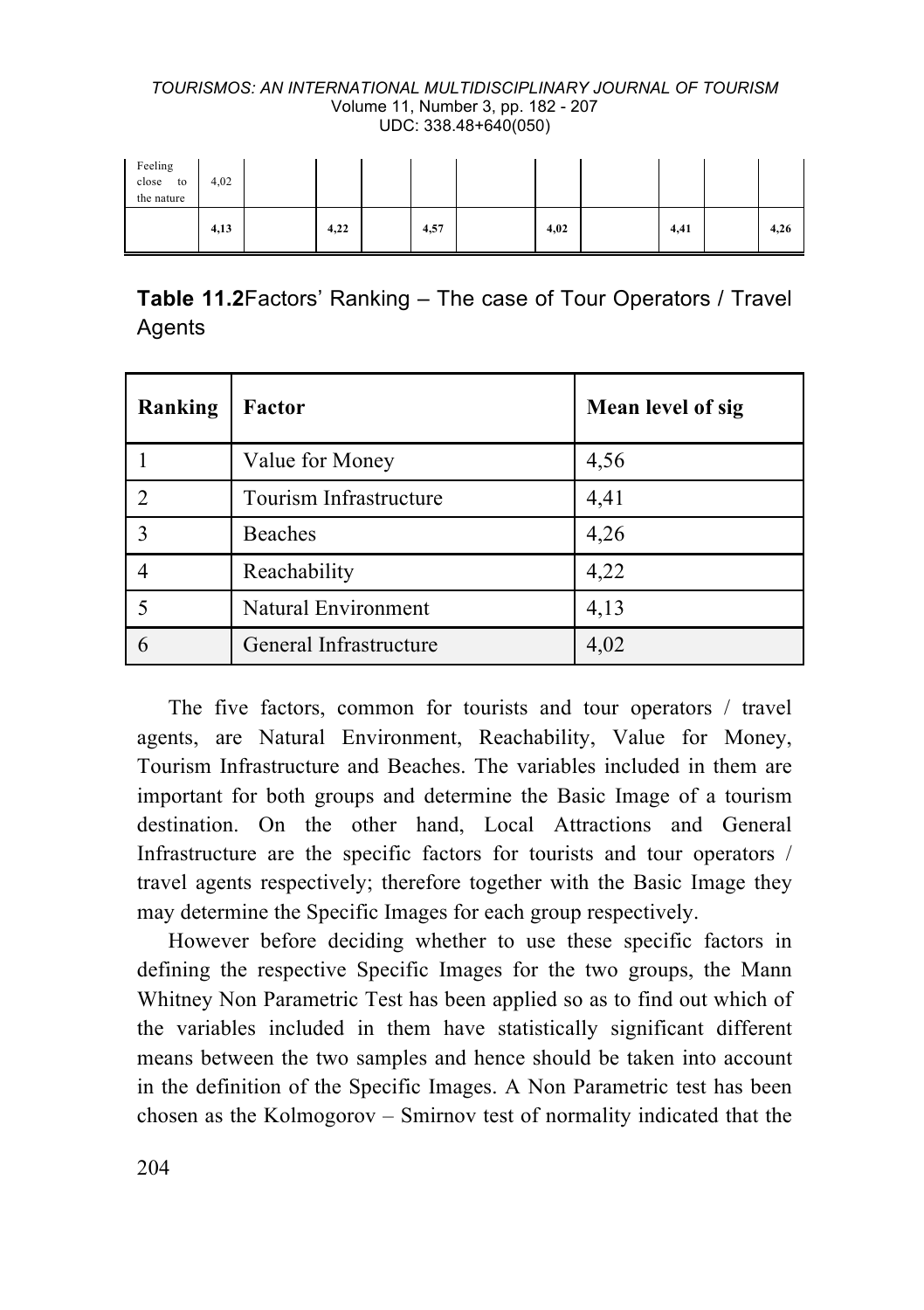respective data do not follow the normal distribution ( $Sig < 0.05$ ). Tables 12 and 13 summarize the results of the Mann Whitney test for the specific variables affecting tourists and tourism professionals. As it can been seen Historical Attractions, Health Services Infrastructure, Nightlife and Food and Beverage Services, are the only variables with statistically significant different means between the two samples. Hence, the first variable will be used for the definition of the Specific Image for the supply side whereas the last three variables will be used for the definition of the specific image for the demand side.

|                        | Hospitality of the residents               | Local way of life | <b>Historical Attractions</b> |  |  |  |  |  |  |
|------------------------|--------------------------------------------|-------------------|-------------------------------|--|--|--|--|--|--|
| Mann-Whitney U         | 13399,500                                  | 14427,000         | 11304,500                     |  |  |  |  |  |  |
| Wilcoxon W             | 16969,500                                  | 17997,000         | 74494,500                     |  |  |  |  |  |  |
| Z                      | $-1,484$                                   | $-484$            | $-3,618$                      |  |  |  |  |  |  |
| Asymp. Sig. (2-tailed) | ,138                                       | ,628              | .000                          |  |  |  |  |  |  |
|                        | a. Grouping Variable: Group of participant |                   |                               |  |  |  |  |  |  |

**Table 12** Factors affecting the Tourists – Mann Whitney Test

**Table 13**Factors affecting the Tour Operators/ Travel Agents – Mann Whitney Test

|                                     | Services<br>Health<br>Infrastructure       | Nightlife | Food<br>and<br>Beverage<br>Services |  |  |  |  |  |  |  |
|-------------------------------------|--------------------------------------------|-----------|-------------------------------------|--|--|--|--|--|--|--|
| Mann-Whitney U                      | 10780,000                                  | 8232,500  | 11385,000                           |  |  |  |  |  |  |  |
| Wilcoxon W                          | 77575,000                                  | 71778,500 | 74931,000                           |  |  |  |  |  |  |  |
| Z                                   | $-4,689$                                   | $-6,868$  | $-3,928$                            |  |  |  |  |  |  |  |
| Sig.<br>$(2 -$<br>Asymp.<br>tailed) | .000                                       | .000      | .000                                |  |  |  |  |  |  |  |
|                                     | a. Grouping Variable: Group of participant |           |                                     |  |  |  |  |  |  |  |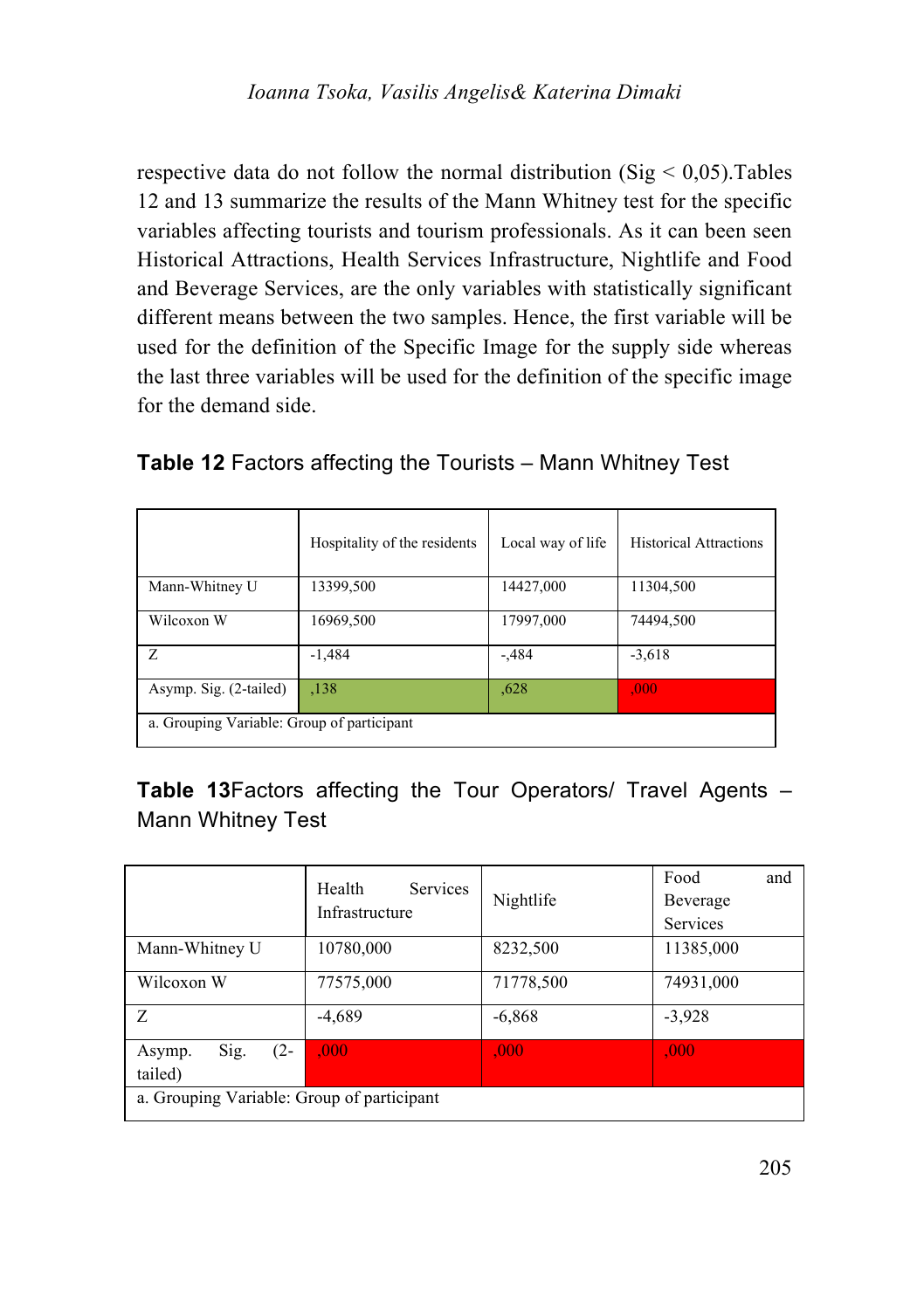## **CONCLUSIONS AND SUGGESTIONS FOR FURTHER RESEARCH**

Many earlier studies have tried to determine the factors affecting the Image of a tourism destination, but most of them have focused on the factors attracting tourists and have almost ignored the factors which may attract a tour operator/travel agent so as to promote the tourism destination. The present paper attempts to bridge the gap between the demand and the supply side in the case of an island destination. More specifically, it has identified the common factors affecting both tourists and tour operators / travel agents but also the specific factors affecting each group only. Natural Environment, Reachability, Value for Money, Tourism Infrastructure and Beaches were found to be the common factors. On the other hand, Local Attractions appeal mainly to tourists whereas General Infrastructure appeals mainly to the tourism professionals. Obviously, each of these factors contains a number of variables; those variables properly measured and scaled provide a composite measure for each factor.

The paper's findings seem to fully support the use of the concepts of Basic and Specific Image and their definitions as given in this paper. Indeed the findings seem to suggest that there existsa set of variables affecting both tourists and tour operators which maybe used to define the destination'sBasic Image. In addition to themthere also existsa number of variables affecting each group separately which, together with the Basic Image,maybe used to define the destination's Specific Images. Summarizing we can say that the Basic and Specific Images of an island destination as defined in this paper, may prove very useful managerial tools for the destination's authorities. By monitoring all factors, common and specific, affecting those images and taking all the appropriate measures to sustain and improve them, a problem free development of the destination can be ensured.

206 At this point, it is also worth mentioning that all location related variables, such as distance from the place of residence, proximity to any city center and geographic location of the destination, were not found to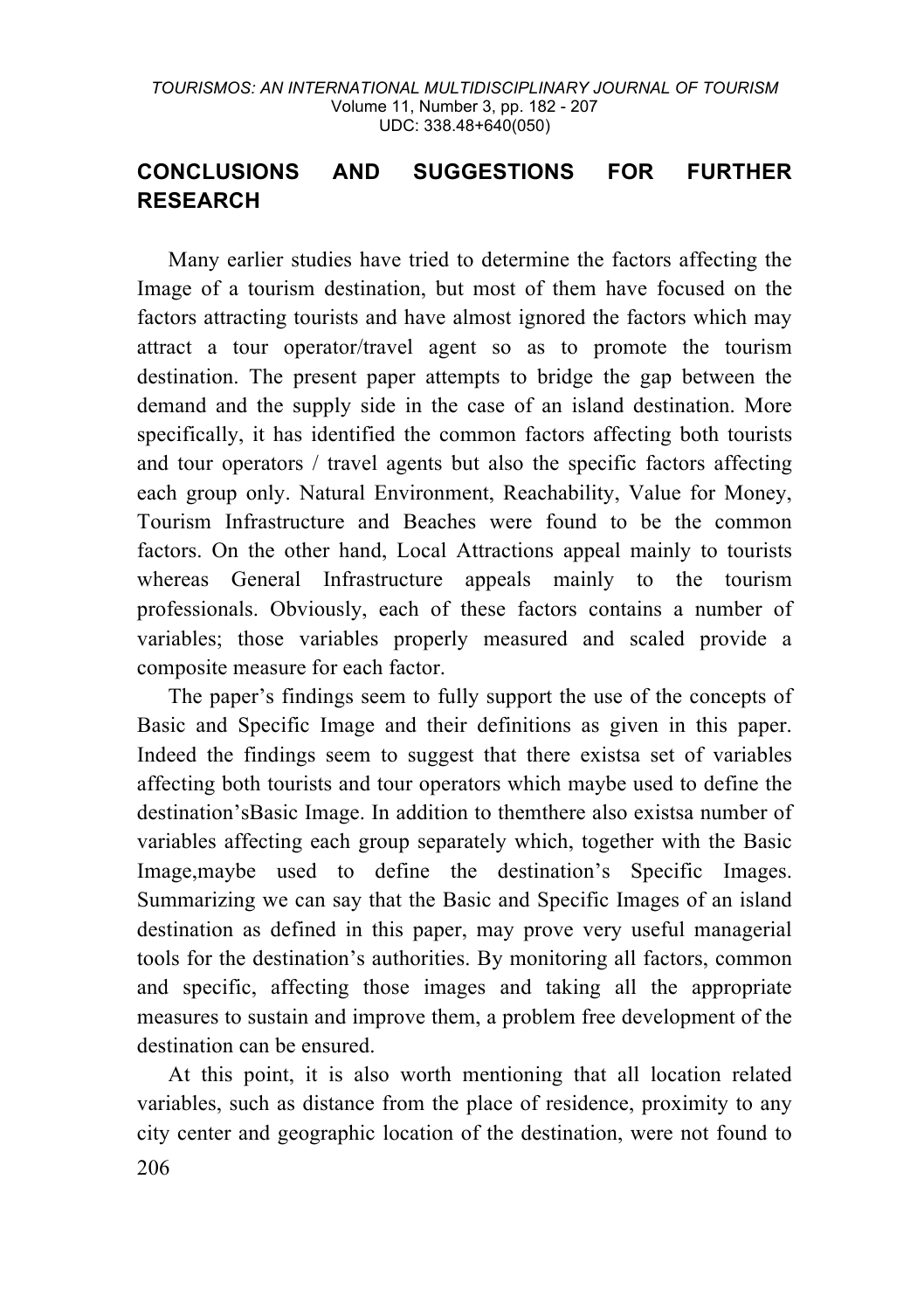be important for any group. This confirms earlier research findings (Crompton, 1979) indicating the limited importance of location and geographical discontinuity on an island destination's image and eventually its success. On the contrary, factors expressing the isolation of the destination, such as feeling close to the nature and sense of escaping from the ordinary environment, seem to have gained in importance, compared to the results of earlier studies (Bansal & Eiselt, 2004).

An area of further research could be to test the factors affecting the Image of the tourism destination for both demand and supply side, by selecting not a European but a global sample. Another area of further research would be to elaborate on the factors affecting the Image of a tourism destination for alternative types of tourism such as conference tourism, health tourism, agricultural tourism, cultural tourism etc.

### **REFERENCES**

- Ashworth, C. J. & Voogd, H. (1990). *Selling the City*. London, Belhaven Press.
- Baloglu, S. & Brinberg, D. (1997). Affective Images of Tourism Destinations. *Journal of Travel Research*, Vol. 35, No.4, pp. 11-15.
- Baloglu, S. & McCleary, K. (1999). A model of destination image formation.*Annals of Tourism Research*, Vol. 26, No.4, pp. 868-897.
- Baloglu, S. & Mangaloglu M. (2001). Tourism Destination Images of Turkey, Egypt, Greece and Italy as perceived by US-based tour operators and travel agents.*Tourism Management*, Vol. 22, pp. 1-9.
- Bansal, H. & Eiselt, H.A. (2004). Exploratory research of tourist motivations and planning. *Tourism Management*, Vol. 25, pp. 387-396.
- Bardolet, E. & Sheldon, P.J. (2008). Tourism in Archipelagos: Hawai'i and the Balearics.*Annals of Tourism Research*, Vol. 35, No.4, pp. 900-923.
- Beerli, A. & Martín, J. (2004). Tourists' characteristics and the perceived image of tourist destinations: a quantitative analysis – a case study of Lanzarote, Spain.*Tourism Management*, Vol. 25, pp. 623-636.
- Bigné, E., Sánchez, I. & Sánchez, J. (2001). Tourism Image, evaluation variables and after purchase behaviour: inter-relationship.*Tourism Management*, Vol. 22, pp. 607-616.
- Bramwell, B. & Rawding, L. (1996). Tourism Marketing Images of Industrial Cities.*Annals of Tourism Research*, Vol. 23, No.1, pp. 201-221.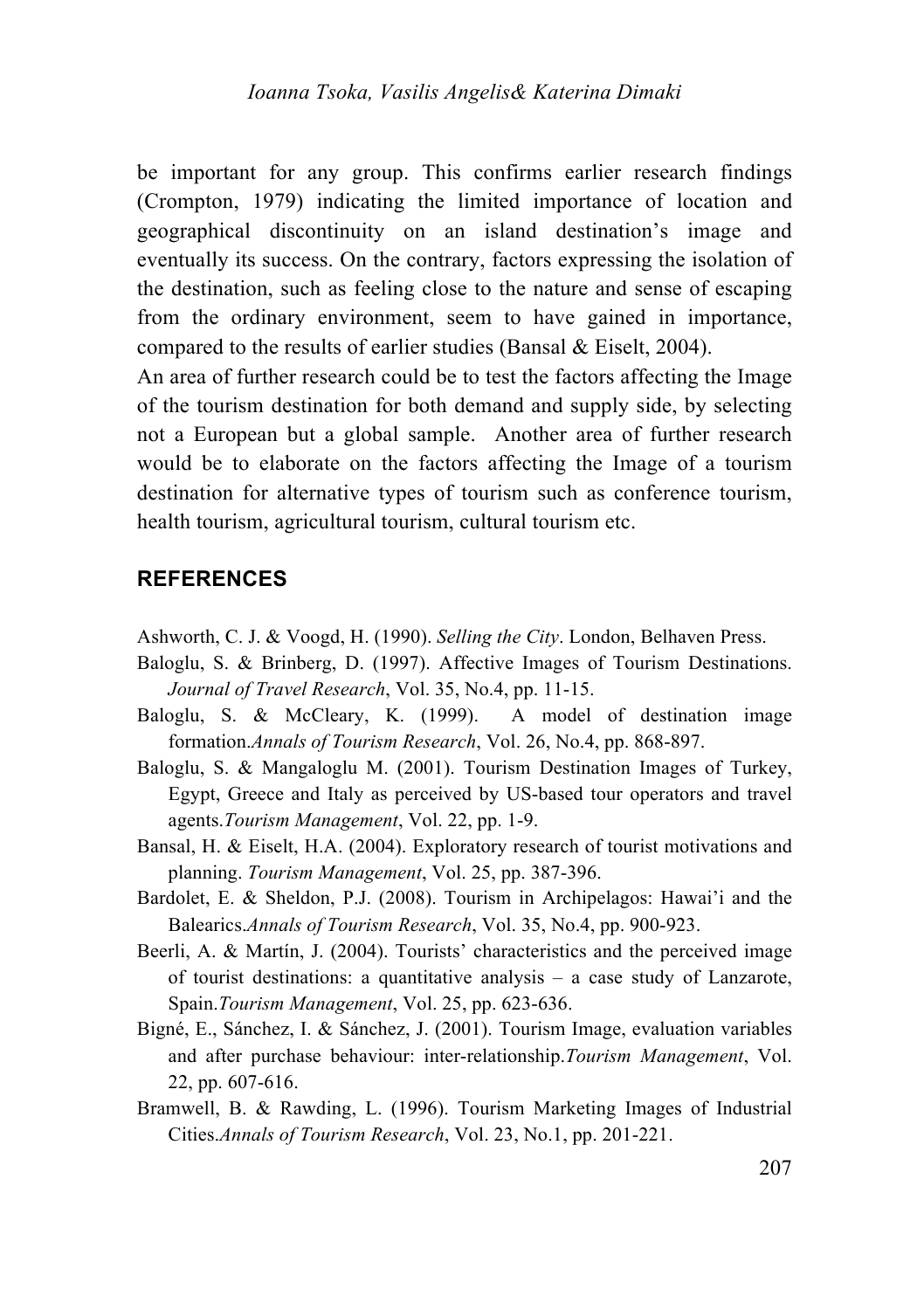- Chon, K.  $-$  S. (1991). Tourist destination image modification process: marketing implications.*Tourism Management*, Vol. 12, pp. 68-72.
- Crompton, J.L. (1979). An assessment of the Image of Mexico as a vacation destination and the influence of geographical location upon that image.*Journal of Travel Research*, Vol. 17, No. 4, pp. 18-23.
- Dichter, E. (1985). What's An Image, *The Journal of Consumer Marketing*,Vol. 2, pp. 75-81.
- Dowling, G. R. (1998). Measuring Corporate Images: A Review of Alternative Approaches.*Journal of Business Research*, Vol. 17, pp. 27-37.
- Echtner, C.M. & Ritchie, J.R.B. (1993). The measurement of destination image. *The Journal of Tourism Studies*, Vol. 2, No. 2, pp. 2-12.
- Field, A. (2000). *Discovering Statistics using SPSS for Windows.* London Thousand Oaks – New Delhi, Sage publications.
- Fondness, D. (1994). Measuring Tourism Motivation.*Annals of Tourism Research*, Vol. 21, No.3, pp. 555-581.
- Gartner, W. (1993). Image Formation Process.*Journal of Travel and Tourism Marketing*, Vol. 2, pp. 191-215.
- Geng-Qing Chi, C. & Qu, H. (2008). Examining the cultural relationships of destination image, tourist satisfaction and destination loyalty: an integrated approach.*Tourism Management*, Vol. 29, pp. 624-636.
- Hosany, S., Ekinci, Y. & Uysal, M. (2006). Destination Image and destination personality: An application of branding theories to tourism places.*Journal of Business Research*, Vol. 59, pp.638-642.
- Kotler, P., Haider, D. H. &Irving, R. (1993). *Marketing Places: Attracting Investment, Industry and Tourism to Cities, States and Nations*. New York, Free Press.
- Kotler, P., Asplund, C., Rein, I. &Haider, D. H. (1999). *Marketing Places Europe.* London, Prentice Hall.
- Lee, F. (2001). Sustainable tourism destinations: the importance of cleaner production.*Journal of Cleaner Production*, Vol. 9, pp. 313-323.
- Lin, C. & Huang, Y. (2009). Mining tourist imagery to construct destination image position model.*Expert Systems with Applications*, Vol. 30, pp. 2513- 2524.
- Murphy, P., Pritchard, M. & Smith B. (2000). The destination product and its impact on traveller perceptions.*Tourism Management*, Vol. 21, pp. 43-52.
- Pike, S. (2002). Destination Image analysis a review of 142 papers from 1973 to 2000.*Tourism Management*, Vol. 23, pp. 541-549.